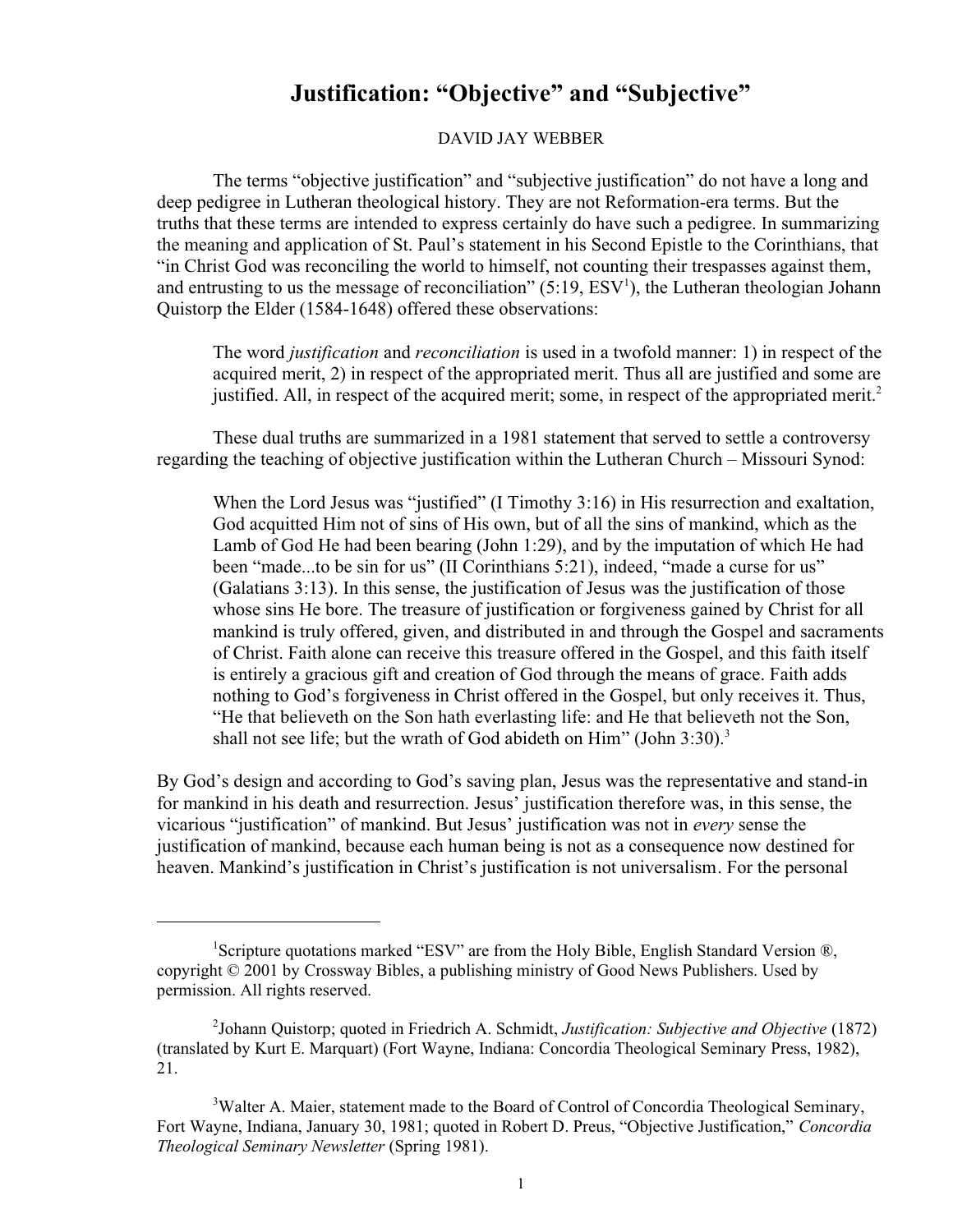salvation of the individual, "justification" in the sense of a personal *reception* of "the treasure of justification," by faith, is necessary.

The use of the "objective" and "subjective" terminology became somewhat standardized within the Missouri and Norwegian Synods in North America in the second half of the nineteenth century, in the context of a renewed study of, and appreciation for, the proper relationship between absolution and justification. But other terms were also used: *general* and *individual* justification; *universal* and *personal* justification; and objective and subjective *reconciliation*.

The use of such terminology, and the embracing of this way of explaining the two sides of justification, were not limited to Lutherans in the Missouri and Norwegian Synods. For example, Carroll Herman Little (1872-1958) – a theological professor in the United Lutheran Church in America – taught that "Objective Justification may be defined as God's declaration of amnesty to the whole world of sinners on the basis of the vicarious obedience of Christ, by which He secured a perfect righteousness for all mankind, which God accepted as a reconciliation of the world to Himself"; and that "Subjective, or Personal or Individual Justification, or the act of God by which, out of pure mercy and grace for Christ's sake, He pronounces the believer free from guilt and punishment and actually clothed with the imputed righteousness of Christ while he is in a state of faith, is the actual acceptance by faith of the Objective Justification."<sup>4</sup>

The specific word "forgiveness," and the specific word "justification," do not mean exactly the same thing. To forgive the sin of someone is to send off, or remove, the sin from that person. To justify someone is forensically to declare that person to be righteous. In forgiveness something bad is taken away, while in justification something good is given or credited. But in Biblical, Lutheran theology, "forgiveness" and "justification" are *functionally synonymous*. "Forgiveness" and "justification" are basically two ways of looking at, and describing, the same thing – albeit from slightly different angles.

The Apology of the Augsburg Confession accordingly states that "To obtain the forgiveness of sins is to be justified according to [Ps. 32:1]: 'Blessed are those whose transgression is forgiven.'"<sup>5</sup> In the context of elaborating on the distinction between law and gospel, and the difference between faith and works, the Apology also reminds us that

since justification takes place through a free promise, it follows that we cannot justify ourselves. ... And since the promise cannot be grasped in any other way than by faith, the gospel (which is, strictly speaking, the promise of the forgiveness of sins and justification on account of Christ) proclaims the righteousness of faith in Christ, which the law does not teach. ... For the law requires of us our own works and our own perfection. But the promise freely offers to us, who are oppressed by sin and death, reconciliation on account of Christ, which is received not by works, but by faith alone. ... Therefore it follows that personal faith – by which an individual believes that his or her sins are remitted on

<sup>4</sup>C. H. Little, *Disputed Doctrines* (Burlington, Iowa: Lutheran Literary Board, 1933), 60-61.

<sup>5</sup>Apology of the Augsburg Confession IV:76, *The Book of Concord*, edited by Robert Kolb and Timothy J. Wengert (Minneapolis: Fortress Press, 2000), 133. Hereafter cited as Kolb/Wengert.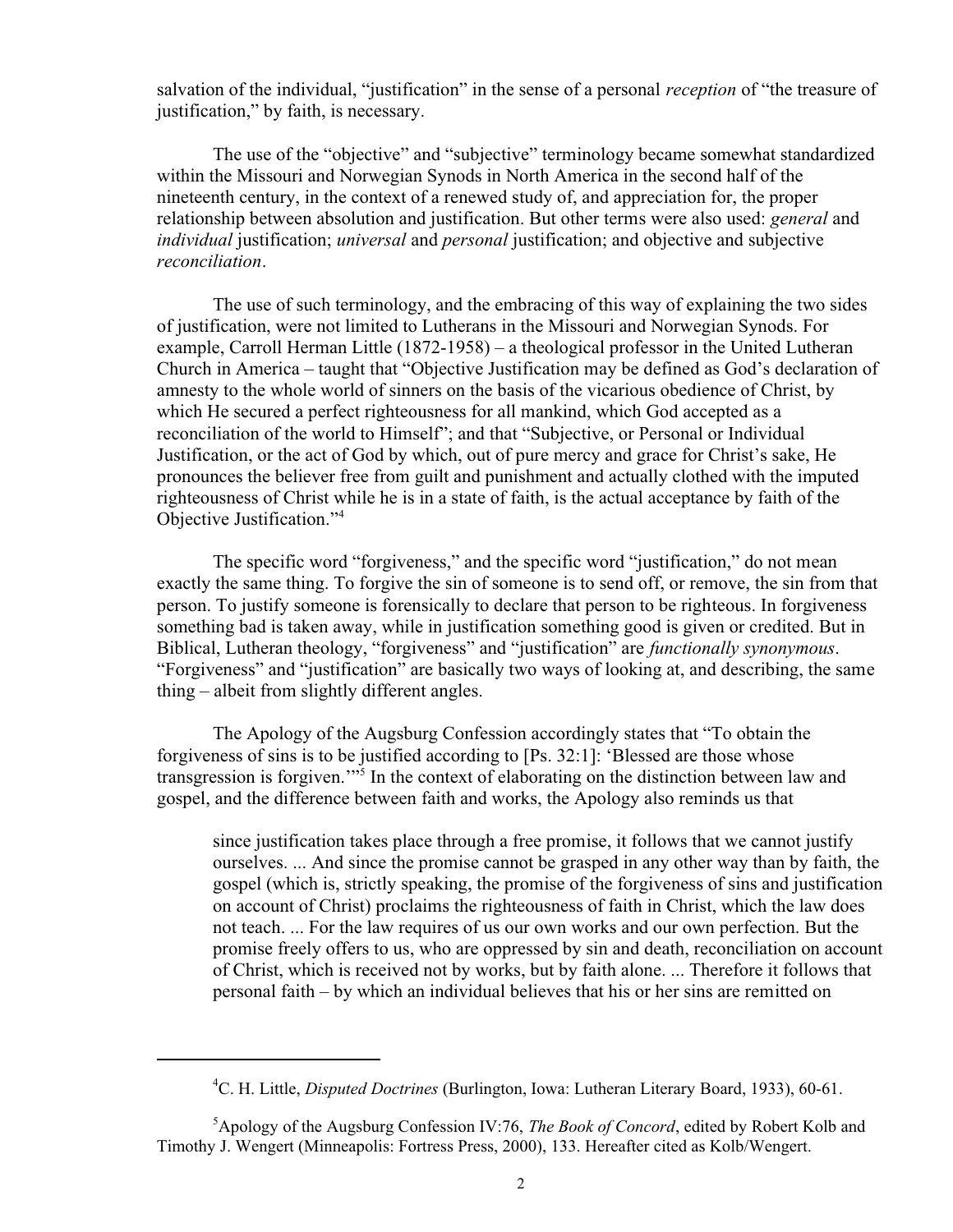account of Christ and that God is reconciled and gracious on account of Christ – receives the forgiveness of sins and justifies us. $<sup>6</sup>$ </sup>

And in the Formula of Concord, the following declaration is made:

Regarding the righteousness of faith before God, we unanimously believe, teach, and confess...that poor sinful people are justified before God, that is, absolved – pronounced free of all sins and of the judgment of the damnation that they deserved, and accepted as children and heirs of eternal life – without the least bit of our own "merit or worthiness," apart from all preceding, present, or subsequent works. We are justified on the basis of sheer grace, because of the sole merit, the entire obedience, and the bitter suffering, death, and the resurrection of our Lord Christ alone, whose obedience is reckoned to us as righteousness. The Holy Spirit conveys these benefits to us in the promise of the holy gospel. Faith is the only means through which we lay hold of them, accept them, apply them to ourselves, and appropriate them. Faith itself is a gift of God, through which we acknowledge Christ our redeemer in the Word of the gospel and trust in him. Only because of his obedience does God the Father forgive our sins by grace, regard us as upright and righteous, and give us eternal salvation.<sup>7</sup>

When the Lutheran Confessions speak of a Christian's new standing before God, they often jump back and forth unselfconsciously between the two terms "justified" and "forgiven." And therefore today, a Lutheran discussion of justification, and a Lutheran discussion of forgiveness or absolution, are really two aspects of the same discussion.

As noted, the original focus of the nineteenth-century deliberations in the Missouri and Norwegian Synods was not on justification *per se*, but was on the nature and character of absolution *in relation to* justification. Is absolution merely an expression of God's wish for someone's forgiveness, which may or may not be fulfilled depending on whether the condition of faith is met? Or is absolution a powerful impartation of a forgiveness that already exists for the world in Christ, which is either received by faith or rejected by unbelief? Theodore Julius Brohm made a presentation to the 1860 convention of the Missouri Synod "Concerning the Intimate Connection of the Doctrine of Absolution with that of Justification." Among the theses that he set forth in this presentation were these:

1. Absolution, or the forgiveness of sins, is, according to Luther's teachings, the Gospel, whether it is proclaimed to many or to few. ...

4. Absolution consists: (a) not in a judicial verdict of the confessor; (b) nor in any empty announcement of, or wish for, the forgiveness of sins; but (c) in a powerful impartation of [the forgiveness of sins].

5. The effect of Absolution (a) does not depend upon man's repentance, confession, and atonement, (b) but Absolution demands faith, creates and strengthens faith; (c) without faith it profits a man nothing; (d) although it is not therefore a "failing key."

In the discussion that followed his presentation, Brohm emphasized that

<sup>6</sup>Apology of the Augsburg Confession IV:43-45, Kolb/Wengert 127.

<sup>&</sup>lt;sup>7</sup>Formula of Concord, Solid Declaration III:9-11, Kolb/Wengert 563-64. Punctuation slightly revised.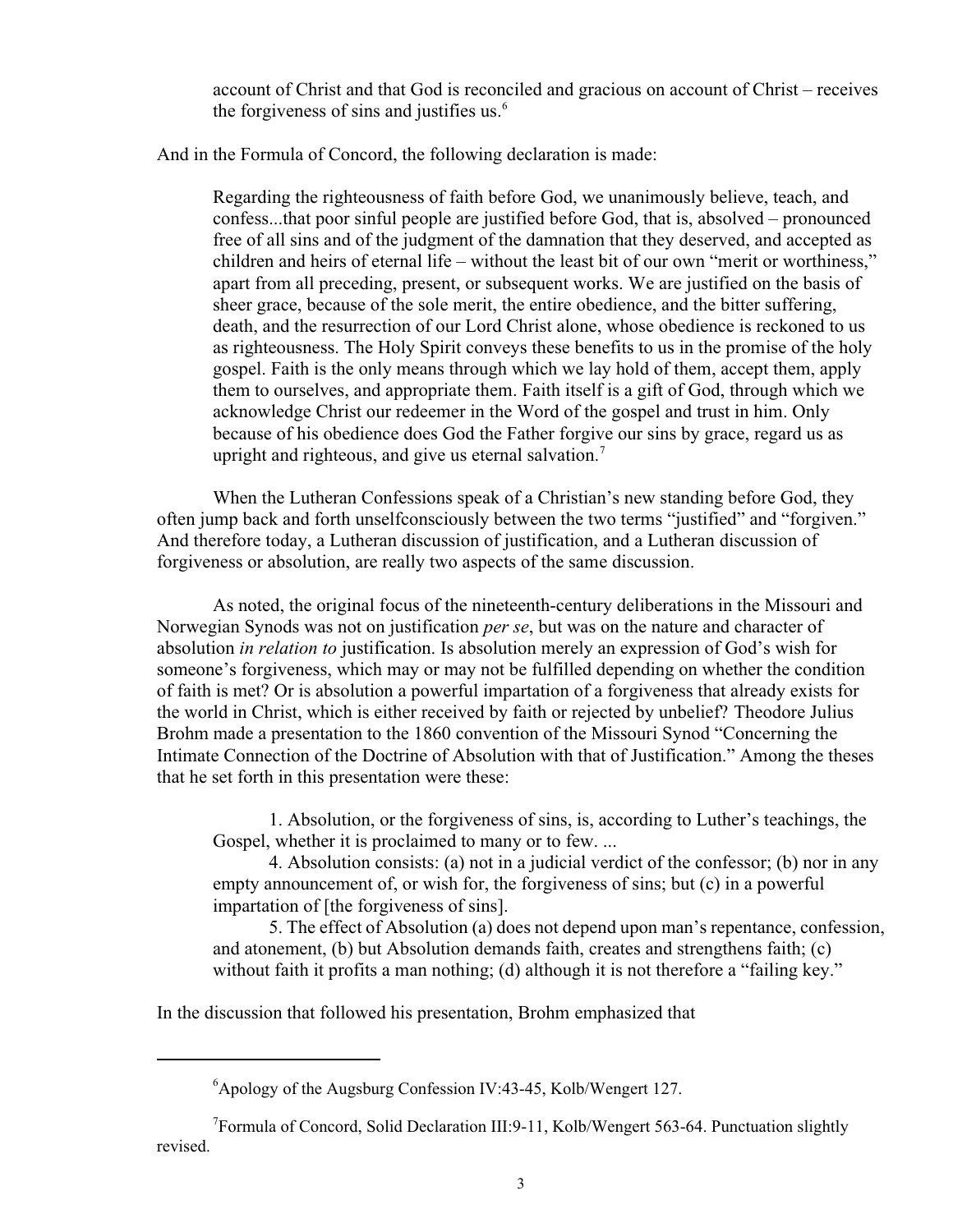it is necessary to recognize, before all else, that this great treasure of the Gospel, the redemption which has come to pass for all men through Christ and the forgiveness of sins acquired thereby, is also presented to all men, according to Christ's command: "Preach the Gospel to every creature." To all who hear it, whether they believe or don't believe, forgiveness of sins is announced and presented. When a preacher announces the Gospel he always speaks an absolution, and truly also to those who do not believe, because absolution is a divine act and [is] not dependent on the belief or unbelief of men. The unbeliever, therefore, quite certainly rejects that which came to him also by the preaching of the Gospel, and precisely for this reason (his rejection), [he] forfeits it.

The preaching of the gospel and the pronouncing of absolution today are not merely reminders of a past pardon for all that was issued by God long ago, in conjunction with the death and resurrection of Jesus. Rather, according to Brohm,

Where the preaching of the Gospel is announced, there the dear Lord himself steps before the sinner and says, "I am reconciled and herewith announce to you that all your sins are forgiven you." Just as this would be no mere announcement but a powerful impartation of forgiveness if God so spoke to the sinner without means, thus the preaching and Absolution of the pastor is also truly nothing else than an announcement of forgiveness, but such an announcement as actually brings and gives the forgiveness it announces.<sup>8</sup>

Brohm's theses, and his explanation of his theses, were shaped largely by Martin Luther's teaching on absolution and the power of the keys, especially as found in his treatise on "The Keys" from 1530, and in a letter that he and Philip Melanchthon wrote to the city council of Nürnberg in 1533. The "keys" terminology originates in Jesus' solemn declaration to Peter in Matthew 16:19 (ESV): "I will give you the keys of the kingdom of heaven, and whatever you bind on earth shall be bound in heaven, and whatever you loose on earth shall be loosed in heaven" (ESV). Yet when Jesus fulfilled this pledge after his resurrection, and gave to Peter the authority to bind and to loose, he did not give that authority *only* to Peter. We read in John 20:22-23 (ESV) that Jesus told "the disciples":

Receive the Holy Spirit. If you [plural] forgive the sins of any, they are forgiven them; if you [plural] withhold forgiveness from any, it is withheld.

In his treatise on "The Keys," Luther described the objective content of the keys, and the source of their power to forgive, when he stated that "hidden in the keys of Christ" lie "his blood, death, and resurrection, by which he has opened to us heaven, and thus imparts through the keys to poor sinners what he has wrought through his blood." The office of the keys is, therefore, "a high and divine office, aiding our souls to pass from sin and death to grace and life; it grants them righteousness without any merit of works, solely through forgiveness of sins."<sup>9</sup> Further on in the treatise, Luther addresses his readers personally, with these words of encouragement and instruction:

<sup>8</sup>Theodore Julius Brohm, "Referat ueber den innigen Zusammenhang der Lehre von der Absolution mit der von der Rechtfertigung," *Proceedings of the Convention of the Missouri Synod*, 1860, 41-42; quoted in Rick Nicholas Curia, *The Significant History of the Doctrine of Objective or Universal Justification among the Churches of the Former Evangelical Lutheran Synodical Conference of North America* (1983), 16-17.

<sup>9</sup>Martin Luther, "The Keys," *Luther's Works* 40 (Philadelphia: Fortress Press, 1958), 328.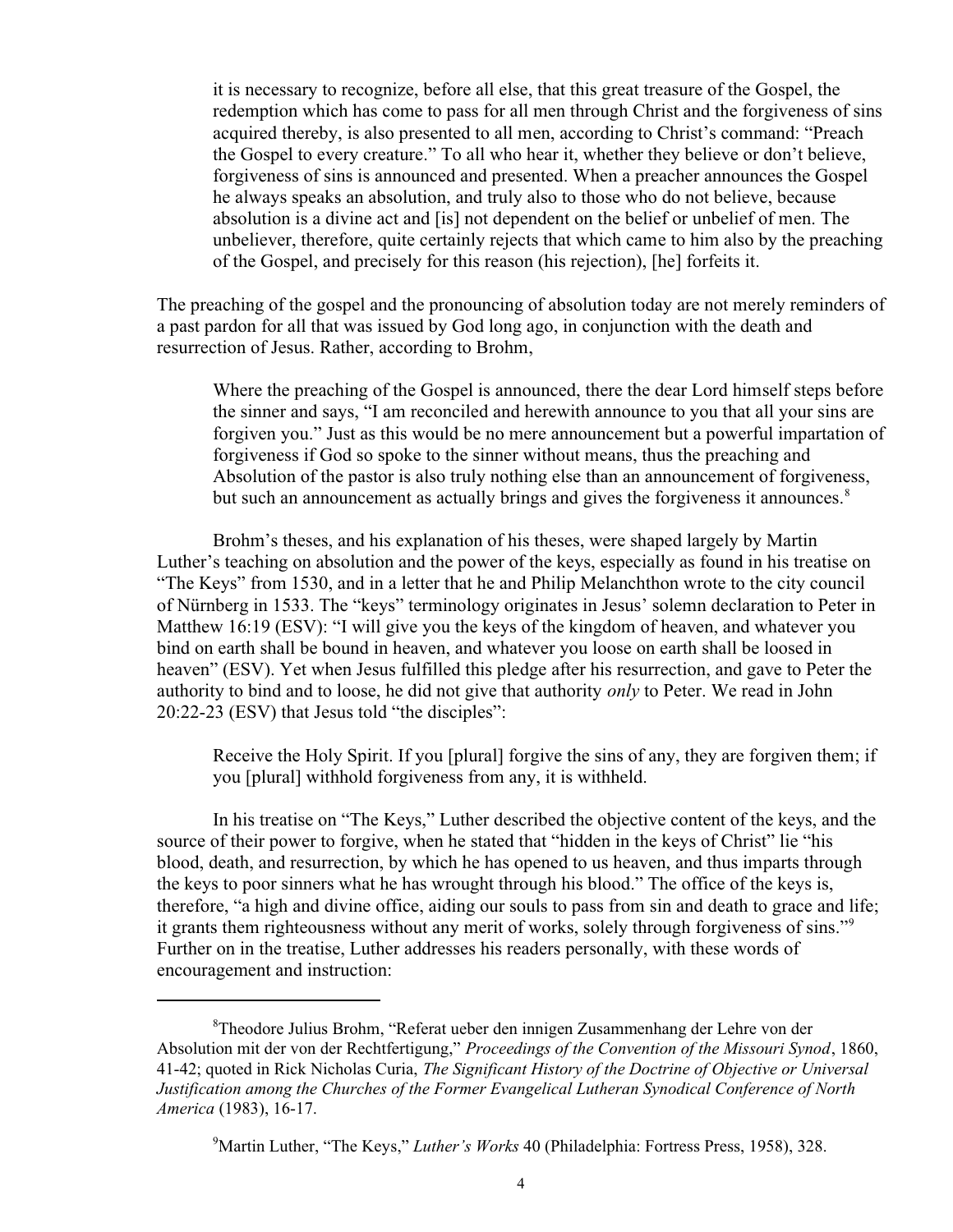Rely on the words of Christ and be assured that God has no other way to forgive sins than through the spoken Word, as he has commanded us. ... Do you believe he is not bound who does not believe in the key which binds? Indeed, he shall learn, in due time, that his unbelief did not make the binding vain, nor did it fail in its purpose. Even he who does not believe that he is free and his sins forgiven shall also learn, in due time, how assuredly *his sins were forgiven, even though he did not believe it*. St. Paul says in Rom. 3[:3]: "Their faithlessness [does not] nullify the faithfulness of God." We are not talking here either about people's belief or disbelief regarding the efficacy of the keys. We realize that few believe. We are speaking of what the keys accomplish and give. *He who does not accept what the keys give receives, of course, nothing. But this is not the key's fault.* Many do not believe the gospel, but this does not mean that the gospel is not true or effective. A king gives you a castle. If you do not accept it, then it is not the king's fault, nor is he guilty of a lie. But you have deceived yourself and the fault is yours. The king certainly gave it. $10$ 

The loosing key flows out from the objective forgiveness of all for whom Jesus died, and announces that forgiveness to everyone who hears the spoken word of absolution. The means of grace in general, and the loosing key in particular, do not create God's forgiveness. They carry, convey, and deliver God's forgiveness as it already exists in Christ. The forgiveness that Christ won is in the gospel, and in the absolution, so that it can be conferred upon those who believe this divine pardon. Of course, those who do not believe it, do not receive it, and remain in their lost condition. But even for unbelievers, their forgiveness was there for them in the gospel. Christ won it on the cross for them and for everyone, and has placed it in his Word for them and for everyone. And that is why a person who persists in his rejection of Christ will someday learn – on Judgment Day if not before – "how assuredly his sins were forgiven, even though he did not believe it."

The objective truth of God's forgiveness of *redeemed* humanity *in* Christ, does not contradict the continuing reality of God's condemnation of *fallen* humanity *outside of* Christ. The gospel does not *contradict* the law, but coexists with it in symbiotic tension within God's ongoing conversation with humanity. Therefore objective justification – which is an important component of the gospel – does not contradict the law, either. These words of John the Baptist continue to be true: "Whoever believes in the Son has eternal life; whoever does not obey the Son shall not see life, but the wrath of God remains on him" (John 3:36, ESV).

Yet in his explication of what believers do in fact believe, *these* words of John the Baptist *also* continue to be true: "Behold, the Lamb of God, who takes away the sin of the world!" (John 1:29, ESV). When John said this, Jesus was still walking the earth, on a pathway that was taking him to Calvary and to the empty tomb. Now, during the Easter season each year – as the church looks back upon the finished work of Christ – it joyfully prays in the Easter Preface: "...chiefly are we bound to praise You for the glorious resurrection of Your Son Jesus Christ, our Lord; for He is the very Paschal Lamb, *which was offered for us and has taken away the sins of the world*."<sup>11</sup>

<sup>&</sup>lt;sup>10</sup>Martin Luther, "The Keys," 366-67. Emphases added.

<sup>&</sup>lt;sup>11</sup> Proper Preface for Easter, *Evangelical Lutheran Hymnary* (Saint Louis: MorningStar Music Publishers, Inc., 1996), 73. Emphasis added.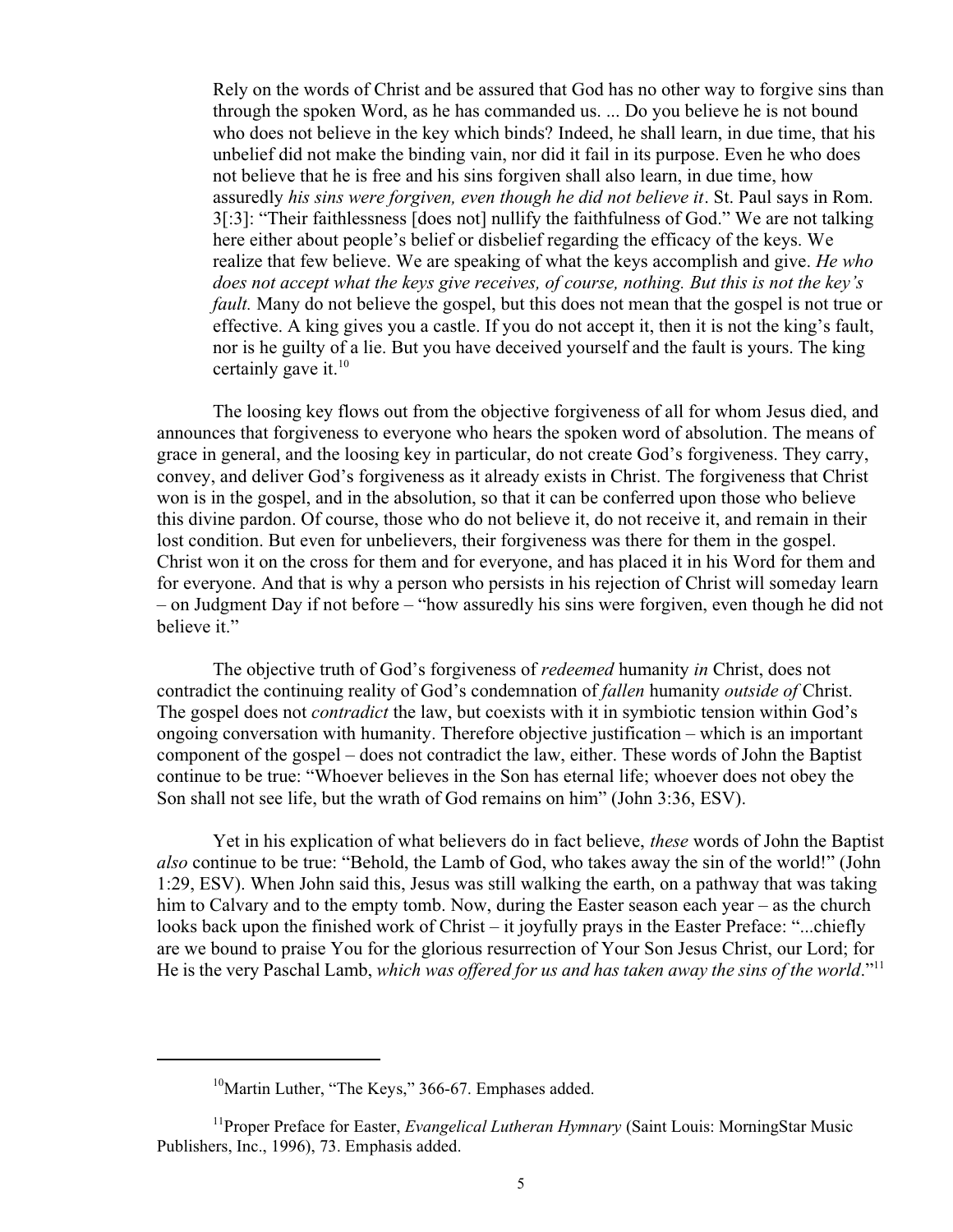In settling a dispute in the city of Nürnberg on the relative desirability or propriety of public absolution, as compared to private absolution, Luther and Melanchthon wrote a letter to the Nürnbergers in which they point out that

The preaching of the holy gospel itself is principally and actually an absolution in which forgiveness of sins is proclaimed in general and in public to many persons, or publicly or privately to one person alone. Therefore absolution may be used in public and in general, and in special cases also in private, just as the sermon may take place publicly or privately, and as one might comfort many people in public or someone individually in private. Even if not all believe [the word of absolution], that is no reason to reject [public] absolution, for each absolution, whether administered publicly or privately, has to be understood as demanding faith and as being an aid to those who believe in it, just as *the gospel itself also proclaims forgiveness to all men in the whole world and exempts no one from this universal context.* Nevertheless the gospel certainly demands our faith and *does not aid those who do not believe it;* and yet the universal context of the gospel has to remain [valid]. $^{12}$ 

This reference to the "universal context" of a gospel that proclaims forgiveness to "all men in the whole world," is just another way of acknowledging that there is a universal justification of all men in Christ, which is made known, and applied, in preaching and absolution. The gospel does not proclaim anything that is not true. And so, if the gospel "proclaims forgiveness to all men in the whole world and exempts no one from this universal context," then there must be a forgiveness in existence for all men in the whole world. And the fact that this gospel "demands our faith" proves that the gospel, and the forgiveness it proclaims, exist prior to faith; and that the gospel, and the forgiveness it proclaims, are "an aid" for salvation only to those who believe in it.

Luther emphasizes some of these same points in a sermon for Easter Tuesday, where he says that

we should preach also forgiveness of sins in his name. This signifies nothing else than that the Gospel should be preached, which declares unto all the world that *in Christ the sins of all the world are swallowed up*, and that he suffered death to put away sin from us, and arose to devour it, and blot it out. All this he did, that whoever believeth, should have the comfort and assurance that it is reckoned unto him, even as if he himself had done it; that his work is mine and thine and all men's; yea that he gives himself to us with all his gifts to be our own personal property. Hence, as he is without sin and never dies by virtue of his resurrection even so I also am if I believe in him...<sup>13</sup>

In all of this, we are reminded of what the Augsburg Confession teaches: that faith "is brought to life by the gospel or absolution," and that "faith believes that sins are forgiven on account of Christ..."<sup>14</sup> Absolution comes before faith and gives birth to faith. Kurt E. Marquart comments on this passage from the Augustana: "Absolution can exist without faith (although its

<sup>&</sup>lt;sup>12</sup>Martin Luther and Philip Melanchthon, "Letter to the Council of the City of Nürnberg" (April 18, 1533), *Luther's Works* 50 (Philadelphia: Fortress Press, 1975), 76-77. Emphases added.

<sup>&</sup>lt;sup>13</sup>Martin Luther, "Sermon for Easter Tuesday," *Complete Sermons of Martin Luther* (Grand Rapids, Michigan: Baker Books, 2000), 1.2:316. Emphasis added.

<sup>14</sup>Augsburg Confession XII:5 (Latin), Kolb/Wengert 45.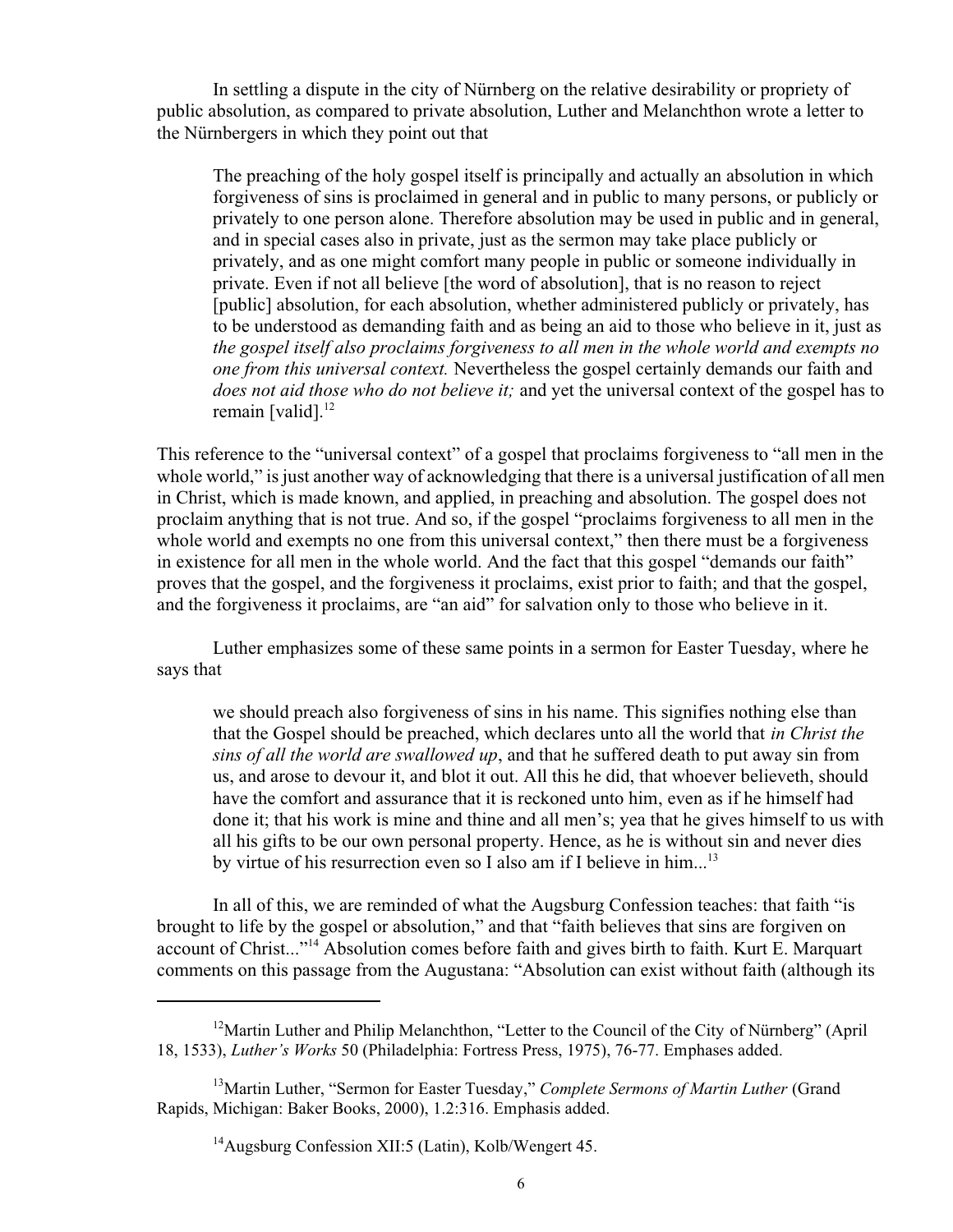benefits of course go to waste unless faith receives them), but faith cannot exist without absolution."<sup>15</sup>

Within the Missouri and Norwegian Synods of the mid nineteenth century, the teaching of the Lutheran theologian Johann Gerhard (1582-1637) that Christ was absolved of humanity's sin in his resurrection, was also influential in how their way of explaining the objective and subjective aspects of forgiveness and justification took shape.<sup>16</sup> In commenting on the Epistle to the Romans, Gerhard writes that "the heavenly Father, by delivering Christ into death for the sake of our sins, condemned sin in His flesh." Gerhard goes on to explain that God the Father "punished our sins in Christ, which were imposed on Him and imputed to Him as to a bondsman," and that "by raising Him from the dead, by that very deed He absolved Him from our sins that were imputed to Him, and consequently has also absolved us in Him, so that, in this way, the resurrection of Christ may be both the cause and the pledge and the complement of our iustification."<sup>17</sup>

Elsewhere, in one of his theological disputations, Gerhard explains the saving significance of the death and resurrection of Christ in a similar way. In this disputation he speaks first of how the Lord's resurrection assures Christians that their sins truly are forgiven. He writes that "Because Christ arose, we are therefore no longer in sins, since most assuredly full and perfect satisfaction has been made for them, and because in the resurrection of Christ we are absolved of our sins, so that they no longer can condemn us before the judgment bar of God." As he continues to unfold the blessings of the resurrection of Christ for believers, Gerhard goes on to say that "This power of the resurrection of Christ includes not only the application of the righteousness that avails before God, but also the actual absolution from sins, and even the blessed resurrection to life, since by virtue of the resurrection of Christ we are freed from the corporal and spiritual death of sins." But then, as the text of this disputation continues, Gerhard cites "the apostolic teaching in 1 Timothy 3:16, *God was manifested in the flesh, justified in the Spirit* (namely through the resurrection by God the Father)," and explains that when the divine Son was in this way justified,

*he was absolved of the sins of the whole world, which he as Sponsor took upon himself*, so that he might make perfect satisfaction for them to God the Father. Moreover in rising from the dead he showed by this very fact that satisfaction has been made by him for these sins, and all of the same have been expiated by the sacrifice of his death.<sup>18</sup>

 $16$ This can be seen especially in C. F. W. Walther's Easter sermon "Christ's Resurrection – The World's Absolution," in *The Word of His Grace: Occasional and Festival Sermons* (Lake Mills, Iowa: Graphic Publishing Company, Inc., 1978), 229 ff.

<sup>17</sup>Johann Gerhard, *Adnotationes ad priora capita Epistolae D. Pauli ad Romanos*; quoted in Paul A. Rydecki, "The Forensic Appeal to the Throne of Grace in the Theology of the Lutheran Age of Orthodoxy: A Reflection on Atonement and Its Relationship to Justification" (2013), 36.

<sup>18</sup>Johann Gerhard, *Disputationes Theologicae* (Jena, 1655), XX, 1450 (translated by Kurt E. Marquart); quoted in Jon D. Buchholz, "Jesus Canceled Your Debt!" (2012), 10. Emphasis added. In a separate commentary on 1 Timothy 3:16, Gerhard similarly states that the phrase "He was

<sup>15</sup>Kurt E. Marquart, "The Reformation Roots of Objective Justification," in *A Lively Legacy: Essays in Honor of Robert Preus*, edited by Marquart, John R. Stephenson, and Bjarne W. Teigen (Fort Wayne: Concordia Theological Seminary, 1985), 118.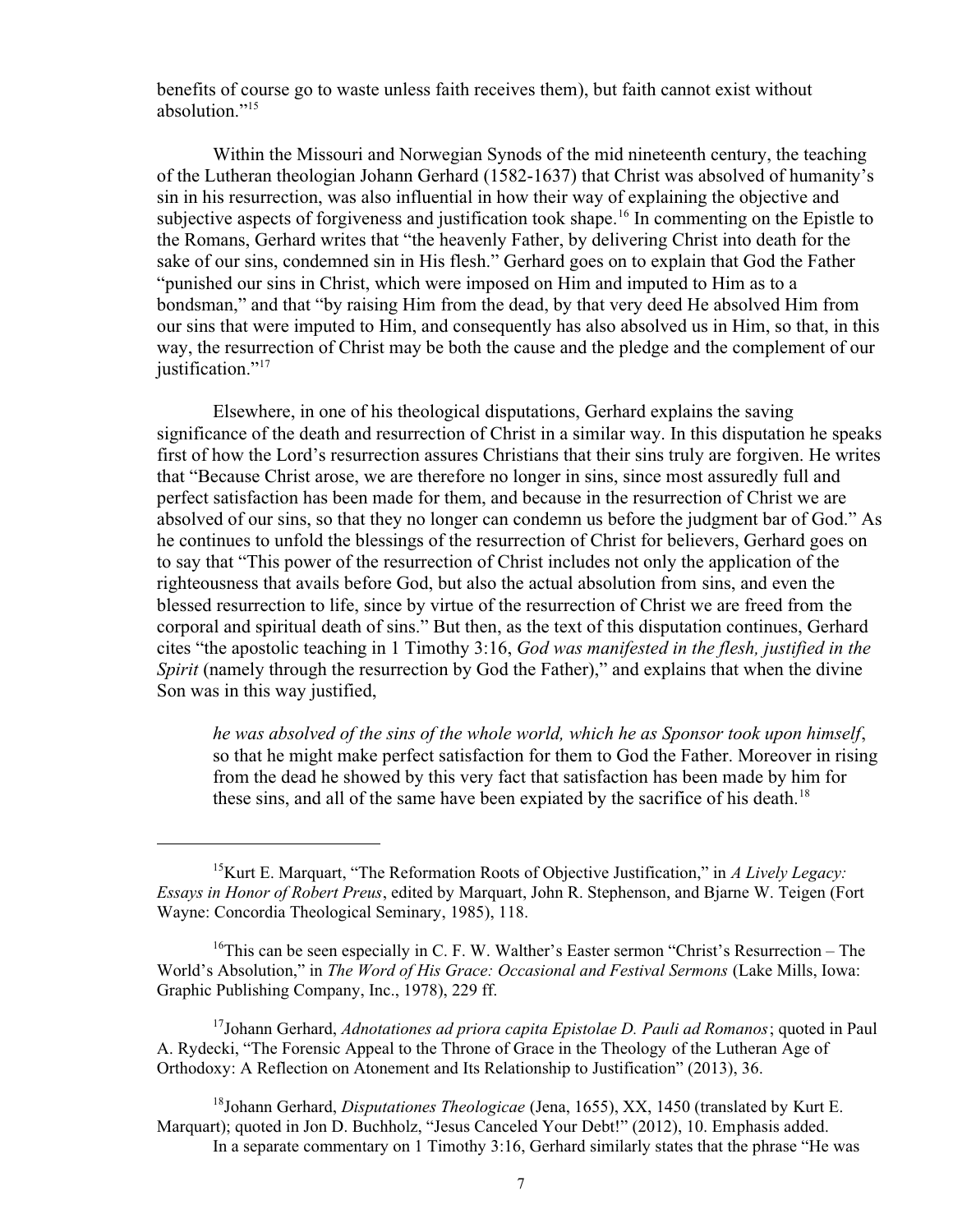The reason why each of us is able to know from the gospel that we are absolved of all our sins in the resurrection of Christ, is because *the whole world* was so absolved in the resurrection. The sins of the whole world had been placed upon Christ, and in his death he had made satisfaction for them to God the Father. And now, in his resurrection, Christ is *absolved* of the sins of the whole world, which he had carried to the cross. In God's tribunal they are all lifted and removed from him. Since Christ, both in his death and in his resurrection, was humanity's bondsman, sponsor, and representative before God, this lifting of humanity's sins from *him* was, before God, the lifting of humanity's sins *from humanity*. An individual human being is obviously a part of "the whole world," and of the human race. An individual human being can therefore be certain that he is included both in Christ's perfect satisfaction before the Father, and in the Father's absolution of Christ.

Gerhard never expresses himself in this way – concerning Christ's absolution on our behalf, and our collective absolution in Christ – without also always recognizing the necessity of a personal absolution, and faith in the same, for the justification of the believing individual.<sup>19</sup> This is because the whole point of talking about *humanity's* absolution in Christ's resurrection, is to lay the foundation for, and give substance to, the absolutions that are by necessity spoken to specific human beings here and now by their pastors. And faith is the only means by which these absolutions, and the justification in Christ that they convey, are received. There is, then, no contradiction whatever between Gerhard's teaching that in raising Jesus from the dead, God the Father "absolved Him from our sins that were imputed to Him, and consequently has also absolved us in Him," and his teaching in another place that

the merits of Christ are *received* in no other way than through faith, not to mention that it is impossible to please God without faith, Hebrews 11:6, let alone to be received into eternal life. In general, St. Paul concludes concerning this matter in Romans 3:28, Thus we hold then that *a man* becomes righteous without the works of the Law – only through faith.<sup>20</sup>

The discussions of objective forgiveness, objective absolution, and objective justification that began in the Missouri Synod, spread also into the Norwegian Synod, where the clarity and comfort with which Brohm and others in Missouri had explained these things were greatly appreciated. But almost immediately, the Norwegians were criticized for their embracing of this

20 Johann Gerhard, *A Comprehensive Explanation of Holy Baptism and the Lord's Supper* (translated by Elmer Hohle) (Decatur, Illinois: Johann Gerhard Institute, 1996), 165. Emphases added.

justified" means, among other things, that "He was declared to be righteous, since in and by means of the resurrection Christ was absolved of the sins of men that He took upon Himself as Guarantor in order to make satisfaction for them to the Father" (*Adnotationes ad Priorem D. Pauli ad Timotheum Epistolam,* translated by Paul A. Rydecki. Translation slightly revised.).

 $19$ In commenting on Romans 5:19, Gerhard explains that "a distinction must fully be made between the acquisition and the application of the merit of Christ; or between the benefit itself and participation in the benefit. The acquisition of the merit, or the benefit itself obtained by the death of Christ, is general. For as Adam, by his disobedience, enveloped all of his posterity in the guilt of sin, so Christ, who suffered and died for the sins of all, also *merited and acquired righteousness for all*. But this benefit is only *applied* to those who are grafted into Christ by *faith*, and only they become participants in this benefit" (*Adnotationes ad priora capita Epistolae D. Pauli ad Romanos*; quoted in Paul A. Rydecki, "The Forensic Appeal to the Throne of Grace in the Theology of the Lutheran Age of Orthodoxy: A Reflection on Atonement and Its Relationship to Justification," 27. Emphasis added.)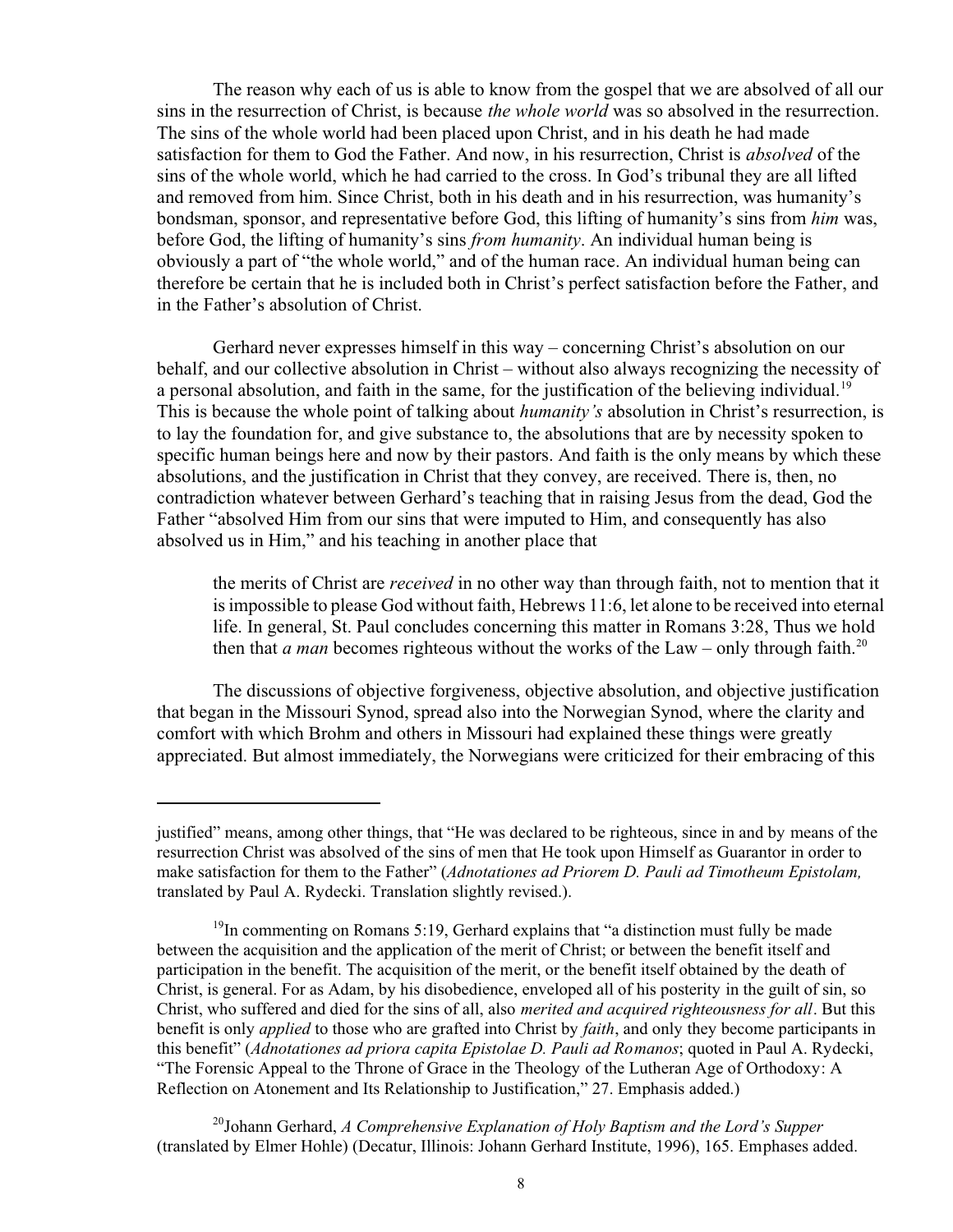form of teaching by many within the Augustana Synod, and later by George Fritschel and others in the Iowa Synod. Friedrich A. Schmidt, in the essay on "Justification" that he delivered at the first convention of the Evangelical Lutheran Synodical Conference in 1872, demonstrated the unsound foundation on which these criticisms were based, by pointing out that

when G. Fritschel claims: "In the Gospel God shows the sinner a way out, which *can* redeem him from death and damnation and *bring about the forgiveness of his sins*," he thereby denies that justification has already been accomplished by Christ and that thus the righteousness which avails before God already exists. But thus teach not only the Scriptures but also the Confessions of our church, as in the 6th article of the Augsburg Confession, where it says, following the Latin: "forgiveness of sins and justification *are apprehended by faith"* [AC VI:2], and, "grace, forgiveness of sins, and justification *are apprehended by faith"* [AC XX:22]. Thus also the Apology: "Faith *accepts the forgiveness of sins"* [Ap IV:62]. Further: "Justification is something promised freely for Christ's sake alone, wherefore it is accepted always and only by faith before God" [Ap IV:217].

These quotations show clearly that a justification must first be in existence, which faith can accept, [and] that faith does not have to bring it about first, but that it embraces it as already existing. But if someone were to say: Yes, forgiveness of sins indeed already exists, but not justification, he would have to be ignorant of our Confessions, which expressly teach that justification and forgiveness of sins are the same. "We believe, teach, and confess that according to the usage of Holy Scripture, the word justify in this article means absolve, that is, acquit of sins"  $[FC Ep III:7]$ <sup>21</sup>

Norwegian Synod Pastor Herman Amberg Preus explained and defended his synod's teaching in an 1874 article that included a section on "The Justification of the World." As Preus summarizes the confession of his synod on "the justification of the world," or "as it is more often called, objective, universal justification," he states:

By this we understand that by raising Christ from the dead God declares him righteous, and at the same time acknowledges and declares all people, the whole world – whose Representative and Substitute Jesus Christ was, in his resurrection and victory as well as in his suffering and tribulation ("He was delivered for our offenses and raised for our justification") – as free from guilt and punishment, and righteous in Christ Jesus. At the same time, we maintain and teach, in agreement with the Scriptures, that the individual sinner must accept and appropriate by faith this righteousness earned for everyone by the death of Christ, proclaimed by his resurrection, and announced and bestowed through the Gospel, to himself, for his comfort and salvation; and that for the sake of Christ whose righteousness the troubled sinner grasps and makes his own in faith, God justifies the believer and counts his faith to him for righteousness. We teach therefore that the expressions "justification" and "to justify" are used in Scripture and in the Lutheran Church in a twofold way: 1) that justification has come to *everyone*, namely when we mean that justification *is earned* for everyone by Christ, and 2) that only the *believer* is justified, when a person is talking about the righteousness being *received*.

Preus goes on to demonstrate that "our doctrine of justification in the first sense, as a justification of everyone through the resurrection of Christ from the dead, is biblical," by pointing out that

<sup>21</sup>Friedrich A. Schmidt, *Justification: Objective and Subjective*, 22. Emphases in original.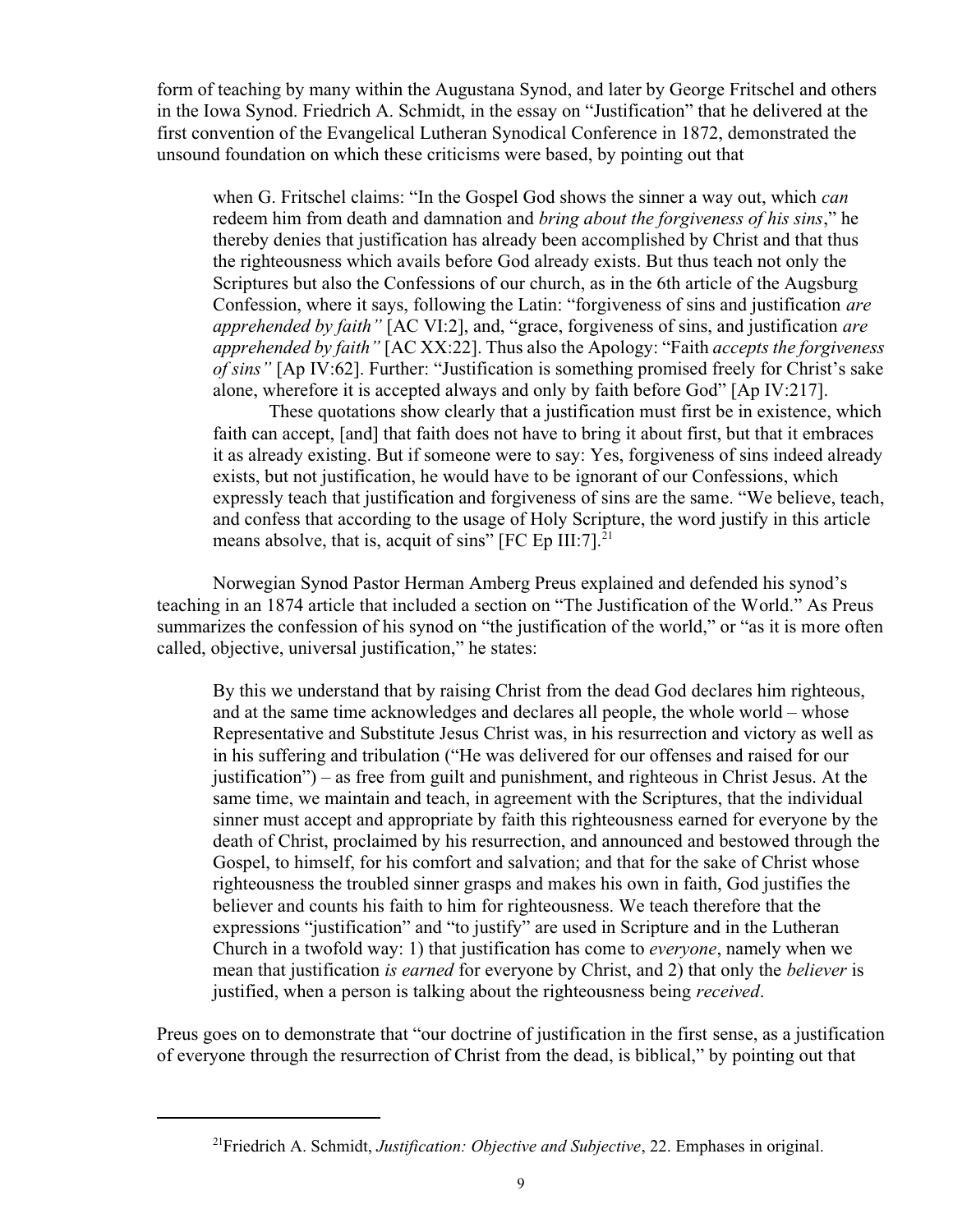it is expressly taught in Romans 5:18.19, where it says, "Therefore, as by the offense of one judgment came upon all men to condemnation; even so by the righteousness of one the free gift came upon all men unto justification of life. For as by one man's disobedience many were made sinners, so by the obedience of one shall many be made righteous."

Preus continues by showing how "the correctness of this teaching" about the justification of the world in Christ is confirmed "from the biblical teaching about redemption," and he observes that

Scripture teaches that Christ "is the propitiation for our sins; and not for ours only, but also for the sins of the *whole world"* (1 Jo. 2:2); that he is "the Lamb of God who takes away the sin of *the world"* (Jo. 1:29); and that in Christ God reconciled *himself with the world, because he did not impute their trespasses unto them* (2 Co. 5:19). If Christ has borne the sin of the world and atoned for it, then in the sight of him who gave the ransom for it, the world is loosed and free from sin and its punishment – although it remains in bondage and under the wrath of God if it remains in unbelief. $^{22}$ 

In their teaching on "objective" or "universal" justification, the pastors and theologians of the Missouri and Norwegian Synods were consciously drawing on the writings of Luther, Gerhard, and other orthodox Lutheran theologians of the past. They were not influenced by, and were not trying to reproduce, the erroneous teaching of Samuel Huber (1547-1624), a convert from Calvinism to Lutheranism and for a time a professor at Wittenberg, who had used similar terminology. Schmidt states:

When a king pardons a group of criminals, then they all are from the king's side acquitted of guilt and punishment, but whoever among them does not accept the pardon, must continue to suffer for his guilt; it is the same with sinners in the justification which has happened through Christ's death and resurrection. Yes, if God had not written and sealed the letter of pardon, then we pastors would be liars and seducers of the people if we said to them: Only believe, then you are righteous. But now that God has through the raising of His Son signed the letter of pardon for the sinners, and sealed it with His divine seal, we can confidently preach: the world is justified, the world is reconciled with God, which latter expression too would be impermissible if the former were not true. Our old dogmaticians too would themselves have used the expression more – since they believed and taught the substance – had not *Huber* shortly before Gerhard's time taught that God had not only justified all men already, but had also elected them to eternal life. In order to avoid the appearance of agreement with this erroneous doctrine, they used the expression only rarely. ... The Wittenberg theologians (Gesner, Leyser, Hunnius, and others) did not want to tolerate Huber's expression: ... "Christ imparted the redemption to the entire human race *in the proper sense*," because the *actual imparting*, "as it is taken in the theological schools," refers to the *appropriation* (See Wittenberg *Consilia* I, 642ff.). Nevertheless we find not a few unimpeachable theologians who speak of a universal justification or absolution. $^{23}$ 

<sup>22</sup>Herman Amberg Preus, "The Justification of the World," *Evangelisk Luthersk Kirketidende* (February 13, 1874) (translated by Herbert Larson). Emphases in original. Punctuation slightly revised.

<sup>23</sup>Friedrich A. Schmidt, *Justification: Subjective and Objective*, 20-21. Emphases in original.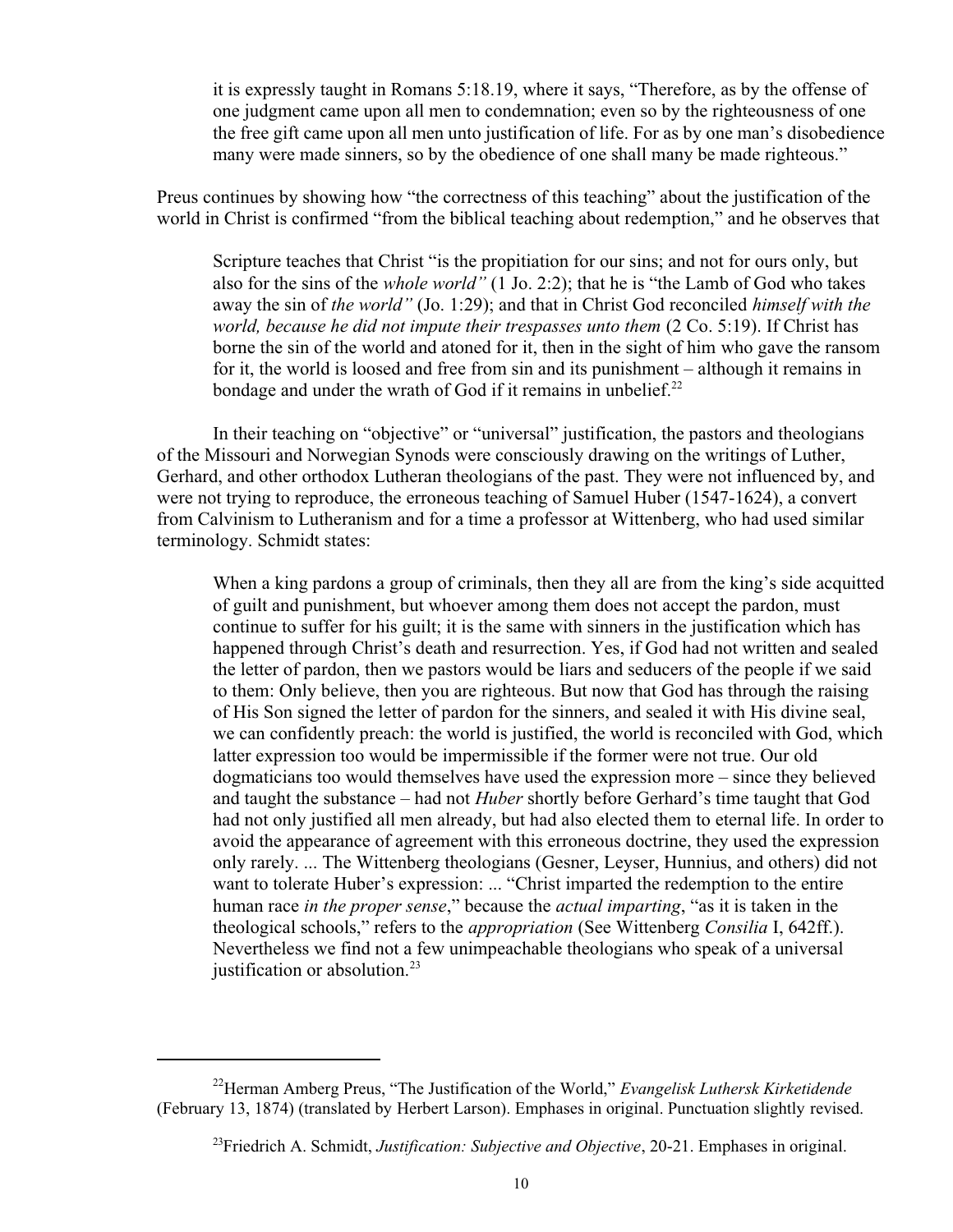Christ's atonement for all human sin – which absolution reveals and applies – did not merely put God into a neutral state: no longer wrathful against humanity; but not yet reconciled to humanity either, until and unless specific human beings repent and believe. The righteousness that avails before God, which Jesus acquired for humanity in his death and resurrection, is not an inert righteousness. It is a justifying righteousness, which exists in Christ *for* everyone, and which is offered in the means of grace *to* everyone. As Robert D. Preus explains,

The doctrine of objective justification is a lovely teaching drawn from Scripture which tells us that God, who has loved us so much that He gave His only Son to be our Savior, has for the sake of Christ's substitutionary atonement declared the entire world of sinners for whom Christ died to be righteous (Romans 5:17-19).

Objective justification, which is God's verdict of acquittal over the whole world, is not identical with the atonement; it is not another way of expressing the fact that Christ has redeemed the world. Rather, it is *based upon* the substitutionary work of Christ, or better, it is a part of the atonement itself. *It is God's response to all that Christ did to save us;* God's verdict that Christ's work is finished, that He has been indeed reconciled, propitiated. His anger has been stilled and He is at peace with the world, and therefore He has declared the entire world in Christ to be righteous.

According to all of Scripture Christ made a full atonement for the sins of all mankind. Atonement (at-one-ment) means reconciliation. If God was not reconciled by the saving work of Christ, if His wrath against sin was not appeased by Christ's sacrifice, if God did not respond to the perfect obedience and suffering and death of His Son for the sins of the world by forgiveness, by declaring the sinful world to be righteous in Christ – if all this were not so, if something remains to be done by us or through us or in us, then there is no finished atonement. But Christ said, "It is finished." And God raised Him from the dead and justified Him, pronounced Him, the sin bearer, righteous (I Timothy 3:16), and thus in Him pronounced the entire world of sinners righteous (Romans 4:25).<sup>24</sup>

Being careful about how these things are understood, preached, and applied, is not merely a matter of ivory tower hair-splitting. The gospel must not be proclaimed as if it were a conditional message about a potential justification. Such a "gospel" would not calm the fears of a troubled conscience. Quite simply, a conditional message about a potential justification cannot forgive sins. In this regard, Ken R. Schurb makes an important pastoral observation:

A crushed unbeliever must be told that God is no longer angry with him in Christ, that all his sins are forgiven, that God has declared him "not guilty" (i.e., justified him) – or he will not believe. Simply to tell him, "God loves you, and Christ died for you," is not sufficient. Even a 16th century Roman Catholic could say this much. Urging a penitent unbeliever to have faith on such a basis is fruitless. He must know that Christ's atonement directly affects God's attitude toward him in such a way that God no longer wants to punish him, but loves and forgives him. In other words, he must know objective justification.<sup>25</sup>

<sup>24</sup>Robert D. Preus, "Objective Justification," *Concordia Theological Seminary Newsletter* (Spring 1981). Emphases added. Punctuation slightly revised.

<sup>25</sup>Ken R. Schurb, *Does the Lutheran Confessions' Emphasis on Subjective Justification Mitigate Their Teaching of Objective Justification?* (1982), 32.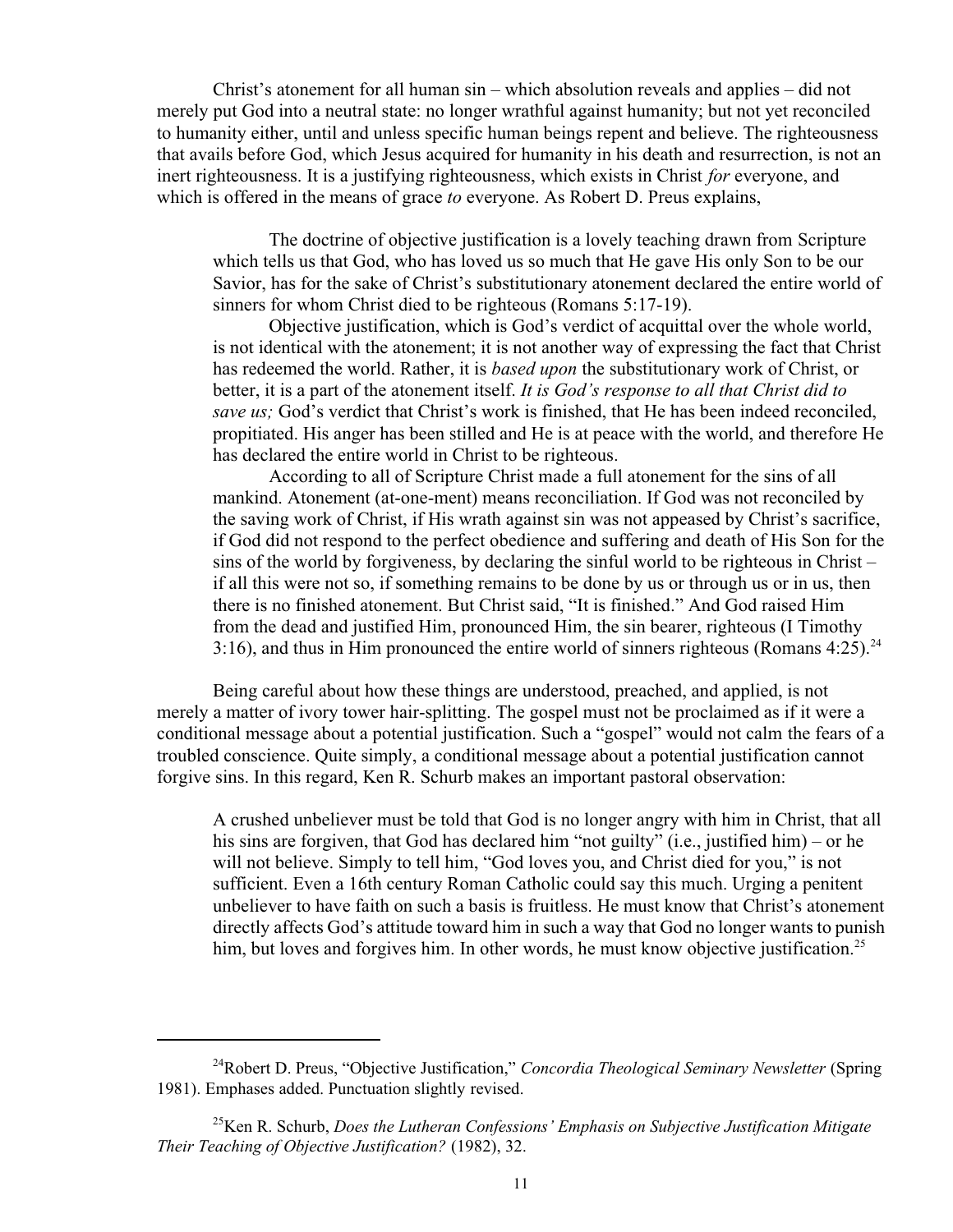As interesting as it is to review the private writings of Luther and Gerhard that the American Lutherans of the nineteenth century found so helpful on this issue, as well as the private writings of respected twentieth-century theologians who explained and defended this teaching, these private writings are nevertheless not a part of the official Confessional corpus of Lutheranism as found in the Book of Concord. Is this teaching on objective and subjective justification, forgiveness, and reconciliation also found in the Confessions? Yes, it is.

The Augsburg Confession is the most universal symbol of the Lutheran Reformation and of the Lutheran Church. It does not have a section explicitly expounding on the objective and subjective aspects of justification and forgiveness. But a recognition of these two aspects of justification and forgiveness is implicit in everything that it does say about Christ's saving work, and about the Christian's saving faith. The Augsburg Confession declares:

...it is taught that we cannot obtain forgiveness of sin and righteousness before God through our merit, work, or satisfactions, but that we receive forgiveness of sin and become righteous before God out of grace for Christ's sake through faith when we believe that *Christ has suffered for us* and that *for his sake our sin is forgiven and righteousness and eternal life are given to us*. For God will regard and reckon this faith as righteousness in his sight, as St. Paul says in Romans  $3$ [:21-26] and  $4$ [:5].<sup>26</sup>

Note the construction. The saving truth of Christ that is to be believed is this: Christ has suffered for us, and for his sake our sin is forgiven and righteousness and eternal life are given to us. This saving truth is the essential content of the gospel. And this is what we believe when we believe the gospel, because it is true. It is already true for everyone for whom Christ died when it is preached, even before it is believed. It is not true *because* we believe it, or only *as* we believe it. And according to the Augsburg Confession, when we do believe this gospel – that for Christ's sake our sin is forgiven – we then *receive* forgiveness of sin and *become* righteous before God, out of grace for Christ's sake through faith. The forgiveness of sin in its objective dimension is the forgiveness that is "given" – in and through the means of grace. The forgiveness of sin in its individual and personal dimension is the forgiveness of sin that is "received" – by faith.

With reference to consciences that have already been terrified by the preaching of the law of God, the Apology states that

in the midst of these terrors, *the gospel about Christ (which freely promises the forgiveness of sins through Christ)* ought to be set forth to consciences. They should therefore believe that *on account of Christ their sins are freely forgiven*. This faith uplifts, sustains, and gives life to the contrite, according to the passage [Rom. 5:1]: "Therefore, since we are justified by faith, we have peace with God." This faith receives *the forgiveness of sins*. This faith justifies before God, as the same passage testifies, "since we are justified by faith." This faith shows the difference between the contrition of Judas and Saul on the one hand, and Peter and David on the other. The contrition of Judas or Saul was useless for the reason that it lacked the faith that grasps *the forgiveness of sins granted on account of Christ*. Accordingly, the contrition of David and Peter was beneficial because faith was added, which apprehends *the forgiveness of sins given on account of Christ*. 27

<sup>26</sup>Augsburg Confession IV:1-3 (Latin), Kolb/Wengert 39,41. Emphases added.

<sup>&</sup>lt;sup>27</sup>Apology of the Augsburg Confession XII:35-36, Kolb/Wengert 192-93. Emphases added.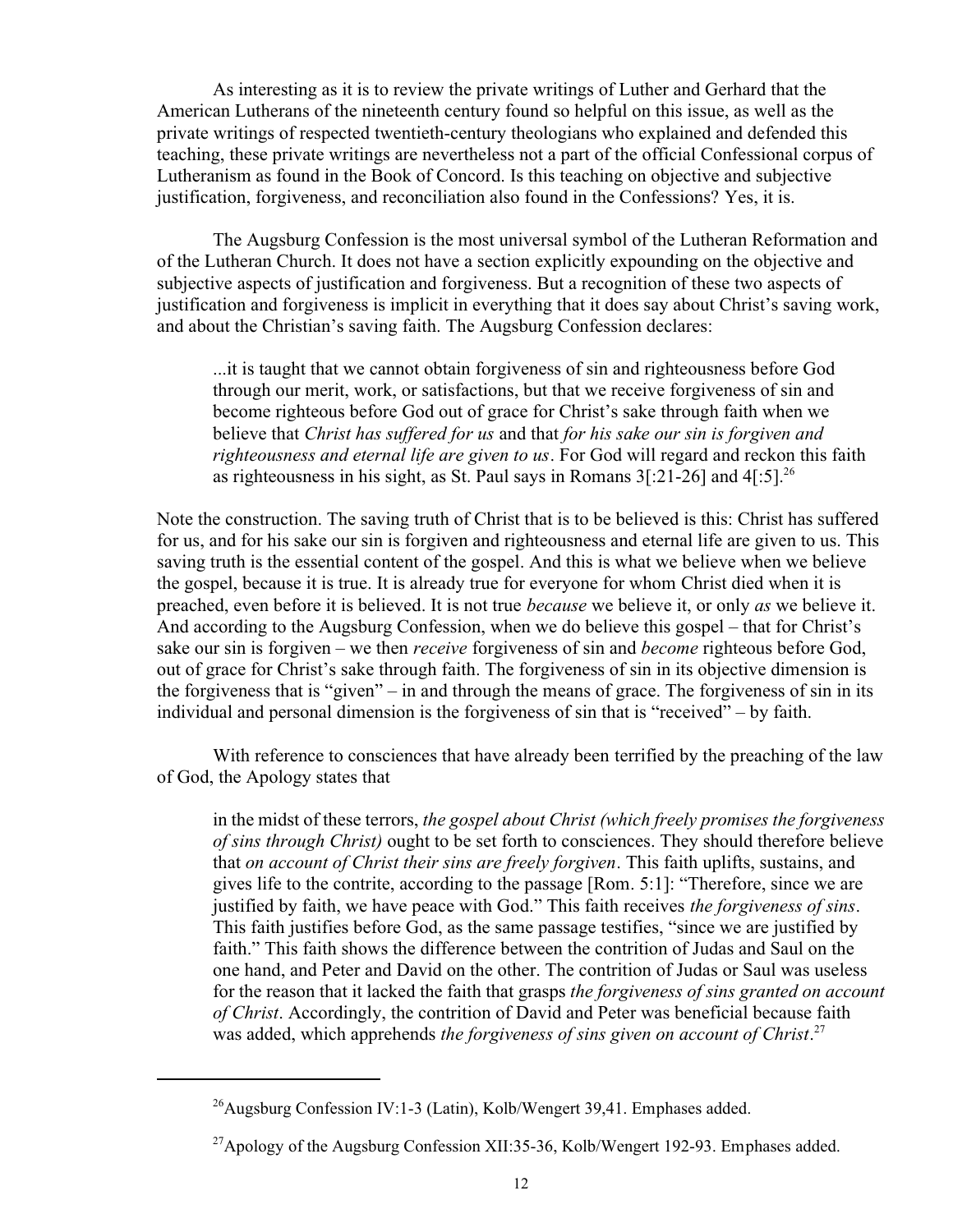Faith is of crucial importance in the doctrine of justification. But faith is important and necessary, not so much because of what it *is*, but because of what it *receives* and *grasps* – namely the forgiveness of sins. And the forgiveness of sins that is given by God so that it can be received and grasped, is not given on account of faith or because of faith, but is "given on account of Christ." What faith embraces is not just a divine proposal for a possible forgiveness and justification that do not actually exist yet, but that may be brought into existence if certain conditions are met. Forgiveness and justification in Christ are already there, in the preached gospel. They are real, and can be grasped. And by faith they *are* grasped. If they are *not* grasped by someone for whom Christ died, they still were graspable. In the objective sense they were still true and real. The gospel was *for* that person, even if the gospel was never *received by* that person.

Again, with reference to Luke 24:47 – where "Christ commands the preaching of repentance and the forgiveness of sins in his name" – the Apology acknowledges that God's Word, in law and gospel,

accuses all people of being under sin and subject to eternal wrath and death, and for Christ's sake offers the forgiveness of sins and justification, which are received by faith. The proclamation of repentance, which accuses us, terrifies consciences with genuine and serious terrors. In the midst of these, hearts must once again receive consolation. This happens when they believe the promise of Christ, namely, that on his account we have the forgiveness of sins. This faith, which arises and consoles in the midst of those fears, receives the forgiveness of sins, justifies us, and makes alive.<sup>28</sup>

So, faith "justifies us," not because justification is *completed* by faith, but because justification is "*received* by faith."

The Formula of Concord – in the context of setting forth a sound explanation of the doctrine of the person and work of Christ – also explains the relationship between what is offered in the gospel, and the faith that relies upon what is offered in the gospel, when it confesses that

the entire obedience of the entire person of Christ, which he rendered to the Father on our behalf unto the most shameful death of the cross [Phil. 2:8], is reckoned to us as righteousness. For the human nature alone, apart from the divine nature, could not satisfy the eternal, almighty God neither through its obedience nor through its suffering for the sins of the whole world. On the other hand, the deity alone, without the humanity, could not mediate between God and us. However, because, as has been stated above, the obedience is that of the entire person, *it is a perfect satisfaction and reconciliation of the human race, which satisfied God's eternal, unchangeable righteousness, revealed in the law. Thus, it is our righteousness before God and is revealed in the gospel. On this righteousness faith relies before God*, and God reckons it to faith, as is written in Romans 5[:19]: "For just as by one man's disobedience the many were made sinners, so by one man's obedience will the many be made righteous," in 1 John 1[:7]: "The blood of Jesus his Son cleanses us from all sin," and in Habakkuk 2[:4]: "The righteous will live by faith." For this reason, neither the divine nor the human nature of Christ in itself is reckoned to us as righteousness, but only the obedience of the person, who is at the same time God and a human being. Therefore, faith looks to the person of Christ, as this person submitted to the law for us, bore our sin, and in going to his Father performed complete

<sup>&</sup>lt;sup>28</sup>Apology of the Augsburg Confession IV:62, Kolb/Wengert 130. Punctuation slightly revised.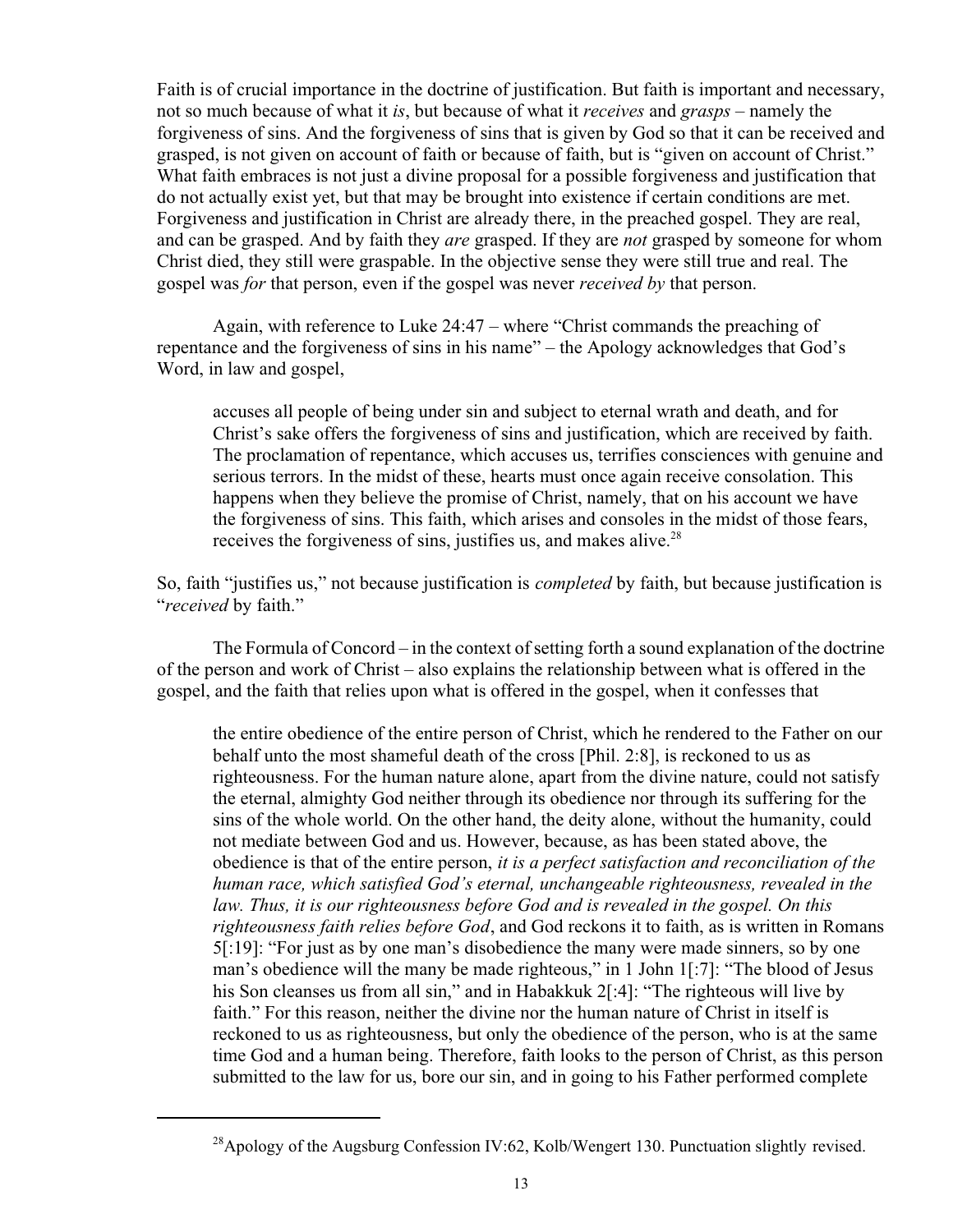and perfect obedience for us poor sinners, from his holy birth to his death. Thereby he covered all our disobedience, which is embedded in our nature and in its thoughts, words, and deeds, so that this disobedience is not reckoned to us as condemnation but is pardoned and forgiven by sheer grace, because of Christ alone.<sup>29</sup>

The Concordists are responding to Andreas Osiander's teaching regarding the Christian's righteousness before God, which attributed the Christian's righteousness to the indwelling of Christ's essentially righteous divinity. In the face of this error they emphasize that sinners are justified by Christ's obedience to his Father, and not by his mere existence as God's incarnate Son, or by his mystical indwelling of the believer. And, they emphasize that sinners receive Christ – and everything he earned, accomplished, and brought into existence for their salvation – by means of faith.

The focus of what the Concordists are teaching here is not on the act or receptiveness of faith, but it is on that which faith receives. Faith receives a righteousness that is tied to the objective saving work of Christ in real history. Faith is not the context or setting for God's creation of an individualized righteousness for each believing person. It is instead the passive reception of a righteousness before God that was objectively brought into existence for the human race by the obedience of our divine-human Savior; and that is revealed, made known, and delivered to us in the gospel. Our faith does not rely on a potential righteousness, or even on a righteousness that may in some way exist but that is not yet "our righteousness" before God. Faith relies on, and receives, Christ's "perfect satisfaction and reconciliation of the human race." This is "our righteousness" in Christ, even before we receive it, because our Savior has procured it for *us* and established it for *us*.

Our faith does not contribute, in whole or in part, toward bringing "our righteousness" into existence. Jesus brought "our righteousness" into existence by his obedience, and by his vicarious death on the cross for the sins of humanity. This is what it means to say, as the Formula of Concord does say, that God reckons this righteousness – this already-existing perfect satisfaction and reconciliation of the human race – "to faith." Our Lutheran forefathers had emphasized, in response to scholastic Roman error, that we are justified by *faith*, and *not* by *works.* In this context, our Lutheran forefathers now also emphasize that we are justified *by* faith, and not just *in* faith or *because of* faith. In other words, "our righteousness" – which is established and defined by the work of God in Christ, and not by the work of God in us  $-$  is received *by means of* faith.<sup>30</sup>

 $^{29}$ Formula of Concord, Solid Declaration III:56-58, Kolb/Wengert 572-73. Emphasis added. For a fuller discussion of this section of the Formula of Concord, and of the entire subject of objective and subjective justification, see David Jay Webber, "Our Righteousness before God...Is Revealed in the Gospel. On this Righteousness Faith Relies" (2015).

 $30$ This would seem to be what Martin Luther is driving at in these theses: "1. [To say] that the Son of David is sitting at the right hand of God [Ps. 110:1; Matt. 22:42-45] means that the Son of God is risen from the dead. 2. His resurrection from the dead is our justification [Rom. 4:25], through faith alone. 3. [To say] that we are justified by faith alone means that all the righteousnesses of the Law and of human beings are condemned" ("Disputation on Justifying Faith and Miracle-working Faith and That We Are Justified by Faith Alone" [April 24, 1543], *Luther's Works* 73 [Saint Louis: Concordia Publishing House, 2020], 378). See also Tom G. A. Hardt, "Justification and Easter: A Study in Subjective and Objective Justification in Lutheran Theology," *A Lively Legacy: Essays in Honor of Robert Preus*, 52 ff.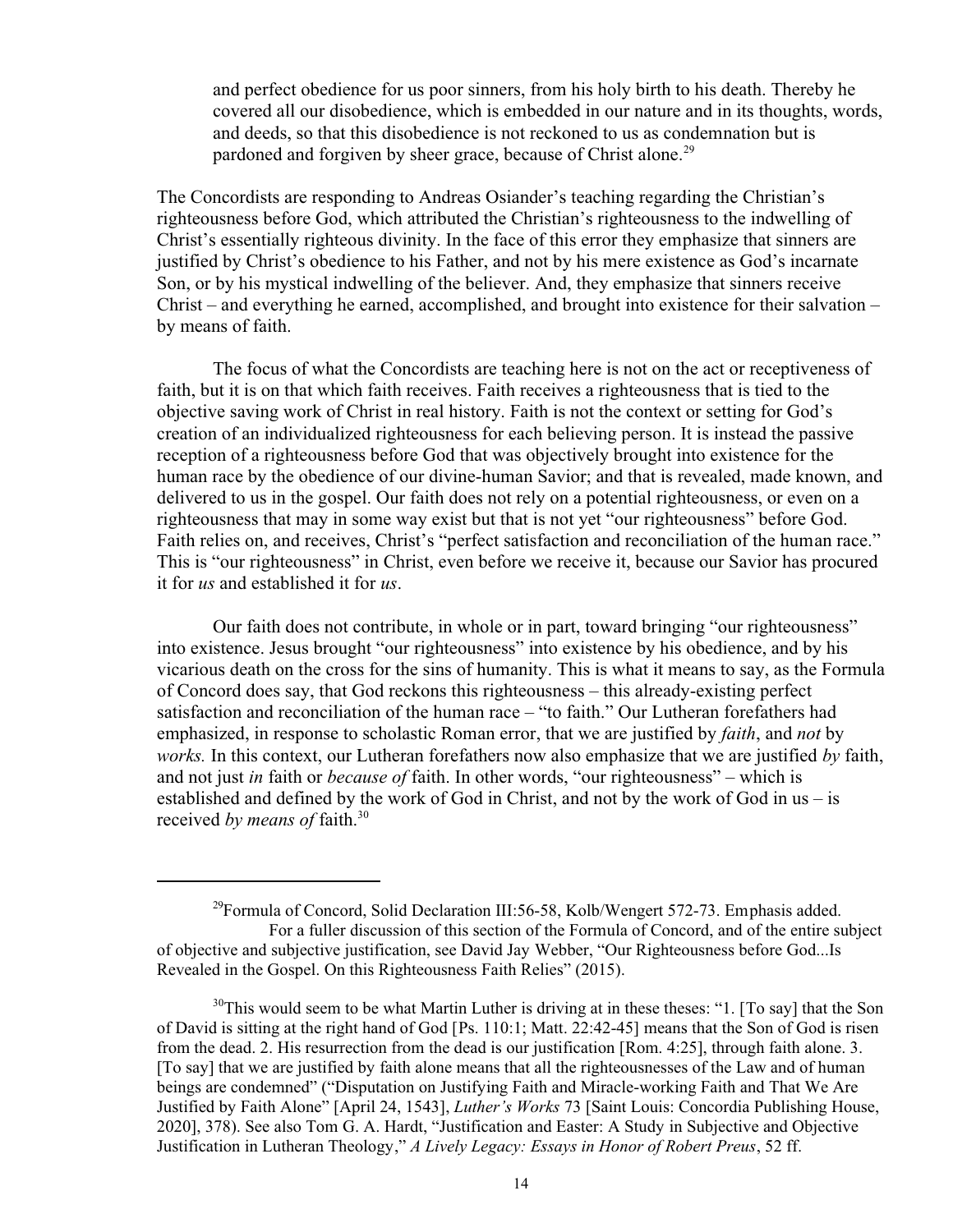What Luther writes in the Large Catechism regarding the petition for forgiveness in the Lord's Prayer, speaks more directly to the distinction between objective and subjective forgiveness, as this distinction would be applied to the daily struggles and daily comfort of a Christian:

Although we have God's Word and believe, although we obey and submit to his will and are nourished by God's gift and blessing, nevertheless we are not without sin. We still stumble daily and transgress because we live in the world among people who sorely vex us and give us occasion for impatience, anger, vengeance, etc. Besides, the devil is after us, besieging us on every side and, as we have heard, directing his attacks against all the previous petitions, so that it is not possible always to stand firm in this ceaseless conflict. Here again there is great need to call upon God and pray: "Dear Father, forgive us our debts." *Not that he does not forgive sins even apart from and before our praying; for before we prayed for it or even thought about it, he gave us the gospel, in which there is nothing but forgiveness.* But the point here is for us to recognize and accept this forgiveness.<sup>31</sup>

The forgiveness that Christ won *for* humanity is offered *to* humanity in the gospel. The recognition and acceptance of this forgiveness by those who believe, is a recognition and an acceptance of something that already exists. God's forgiveness is not triggered or brought into existence by our praying for that forgiveness, or by our thinking about it and desiring it. The forgiveness of sins is already in the gospel for everyone, before anyone prays for it or thinks about it. This is true of the gospel whenever and wherever the gospel is offered and given to someone: whether for the first time, for the kindling of faith; or as a part of the Christian's baptismal life of daily dying to self and daily rising in Christ.

Luther had spoken in a way that is similar to how he speaks in the Large Catechism, in his 1521 treatise "Against Latomus," where he drew a comparison between what Christ did for everyone in his death and resurrection, and what the Holy Spirit does and will do for Christians in their life of faith and in their own future resurrection. In this treatise he begins by quoting St. Paul's words from the Epistle to the Romans, "For the law of the Spirit of life in Christ Jesus has set me free from the law of sin and death" (8:2). With a desire to explain the difference between being objectively set free from the *law* of sin and death, and being subjectively set free from sin and dearth *in actuality*, Luther then asks:

Why does he not say that, "It has set me free from sin and death"? Has not Christ set us free from sin and death once and for all? Paul, however, is speaking of the proper operation of the law of the Spirit, which does what Christ has merited. Indeed, *Christ once and for all absolved and freed everyone from sin and death when He merited for us the law of the Spirit of Life.* But what did that Spirit of Life do? He has not yet freed us from death and sin, for we still must die, we still must labor under sin; but in the end He will free us. Yet He has already liberated us from the *law* of sin and death, that is, from the kingdom and tyranny of sin and death. Sin is indeed present, but having lost its tyrannic power, it can do nothing; death indeed impends, but having lost its sting, it can neither harm nor terrify.<sup>32</sup>

<sup>&</sup>lt;sup>31</sup>Large Catechism III:86-88, Kolb/Wengert 452. Emphasis added.

<sup>32</sup>Martin Luther, "Against Latomus," *Luther's Works* 32 (Philadelphia: Fortress Press, 1958), 207. Emphases added.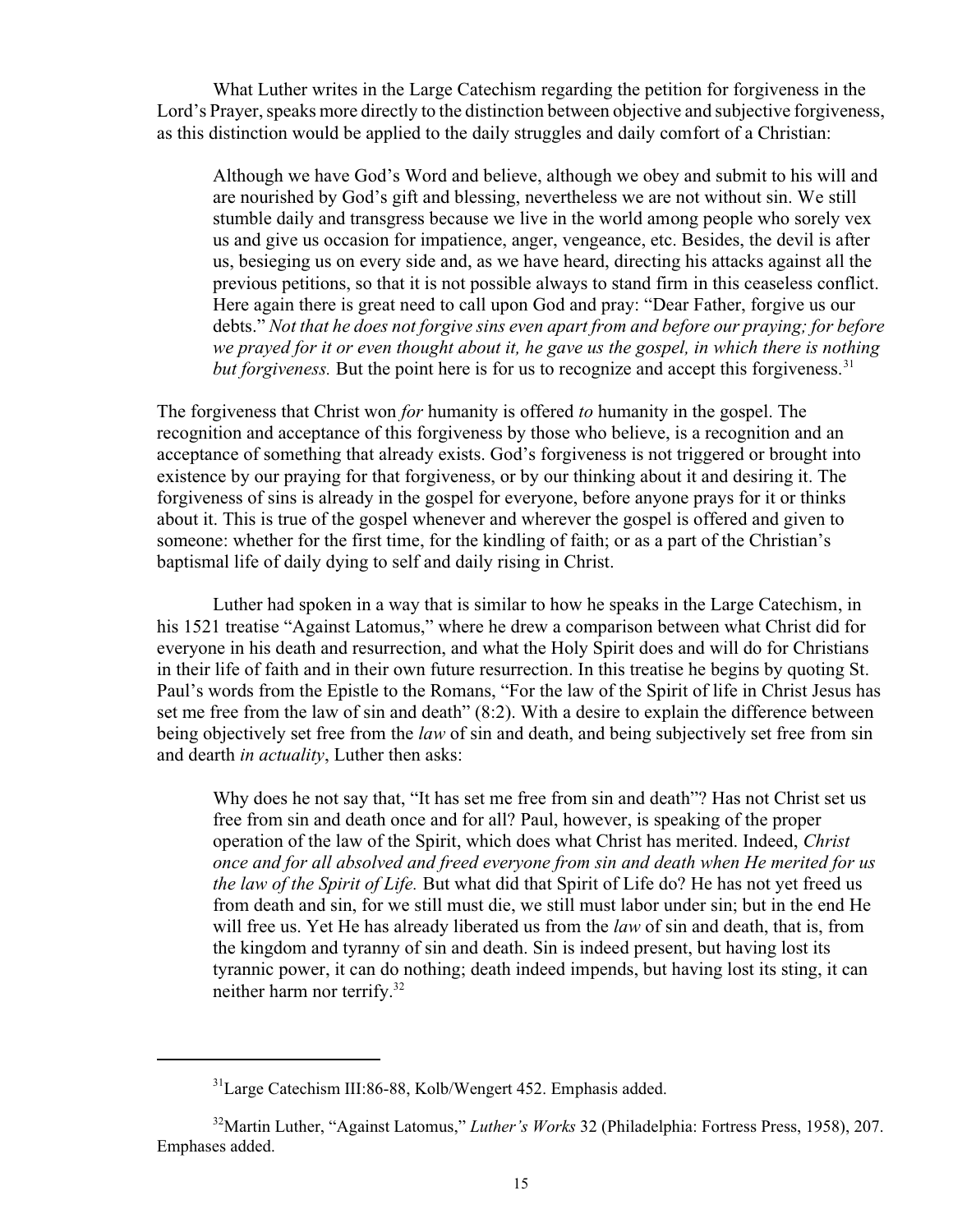In his propitiatory sacrifice and in his resurrection, Christ merited for a humanity enslaved to sin and mired in death "the law of the Spirit of Life" – that is, he merited *for* the world, the way of salvation that is implemented and enacted by the Holy Spirit *in* the world. In terms of what Christ *merited* for "everyone" – with respect to humanity's needed liberation from sin and death – "everyone" has been objectively "absolved" from sin and "freed" from death, "once and for all." "Everyone" in this context does not mean everyone who believes, because not everyone for whom Jesus meritoriously died and rose again *does* eventually believe. The absolution of everyone is attached to the Son's *earning* of salvation, and not only to the Holy Spirit's *application* of salvation. And yet, it is only *in the application* that believers are liberated from the *power* of sin and the *sting* of death in *this* life; and it is only in the faith which the Holy Spirit works in Christians, that they are able to look forward in hope to their ultimate liberation from sin and death *itself* in the *next* life. Without the converting and regenerating work of the Spirit through the means of grace, the absolution of "everyone" does not actually *benefit* everyone. What Christ *merited for* all is, sadly, not *received by* all.

In Luther's Smalcald Articles, we see an even clearer presentation of this doctrine, both in terms of the justification and reconciliation that exist in Christ for all, and in terms of the personal faith that allows individuals to know and experience this justification and its saving benefits. He begins his summary of "the first and chief article" of the Christian religion by describing certain objective truths that "must be believed," and that are "obtained or grasped" by faith alone:

Here is the first and chief article: That Jesus Christ, our God and Lord, "was handed over to death for our trespasses and was raised for our justification" (Rom. 4[:25]); and he alone is "the Lamb of God, who takes away the sin of the world" (John 1[:29]); and "the Lord has laid on him the iniquity of us all" (Isa. 53[:6]); furthermore, "All have sinned," and "they are now justified without merit by his grace, through the redemption that is in Christ Jesus...by his blood" (Rom. 3[:23-25]).

Note in particular how Luther selectively quotes from Romans 3:23-25. In the Biblical text, immediately after saying the things that Luther does quote, St. Paul also says that these truths and blessings are "to be received by faith." But Luther very deliberately does *not* quote *that* statement. Luther's purpose in citing some of this passage but not all of it – at this point in his presentation – is to show which portions of the passage speak of the objective aspect of justification. Apart from and before anyone believes in these things, Luther confesses that all have sinned, and that all are now justified by God's grace through the redemption that is in Christ Jesus. The sinfulness of all, and the justification and redemption of all, can be considered and reflected upon in their own right as theologically significant facts, before the progression of thought goes on to a consideration of the means by which this redemption and this justification are received by an individual. And that is exactly what Luther is doing here.

But then, right after his summary of what is to be believed, obtained, and grasped by a Christian, Luther does describe the believing, the grasping, and the obtaining that allow these objective truths to be received for justification by the individual:

Now because *this must be believed* and may not be obtained or grasped otherwise with any work, law, or merit, it is clear and certain that this faith alone justifies us, as St. Paul says in Romans 3[:28,26]: "For we hold that a person is justified by faith apart from works prescribed by the law"; and also, "that God alone is righteous and justifies the one who has faith in Jesus." Nothing in this article can be conceded or given up, even if heaven and earth or whatever is transitory passed away. As St. Peter says in Acts 4[:12]: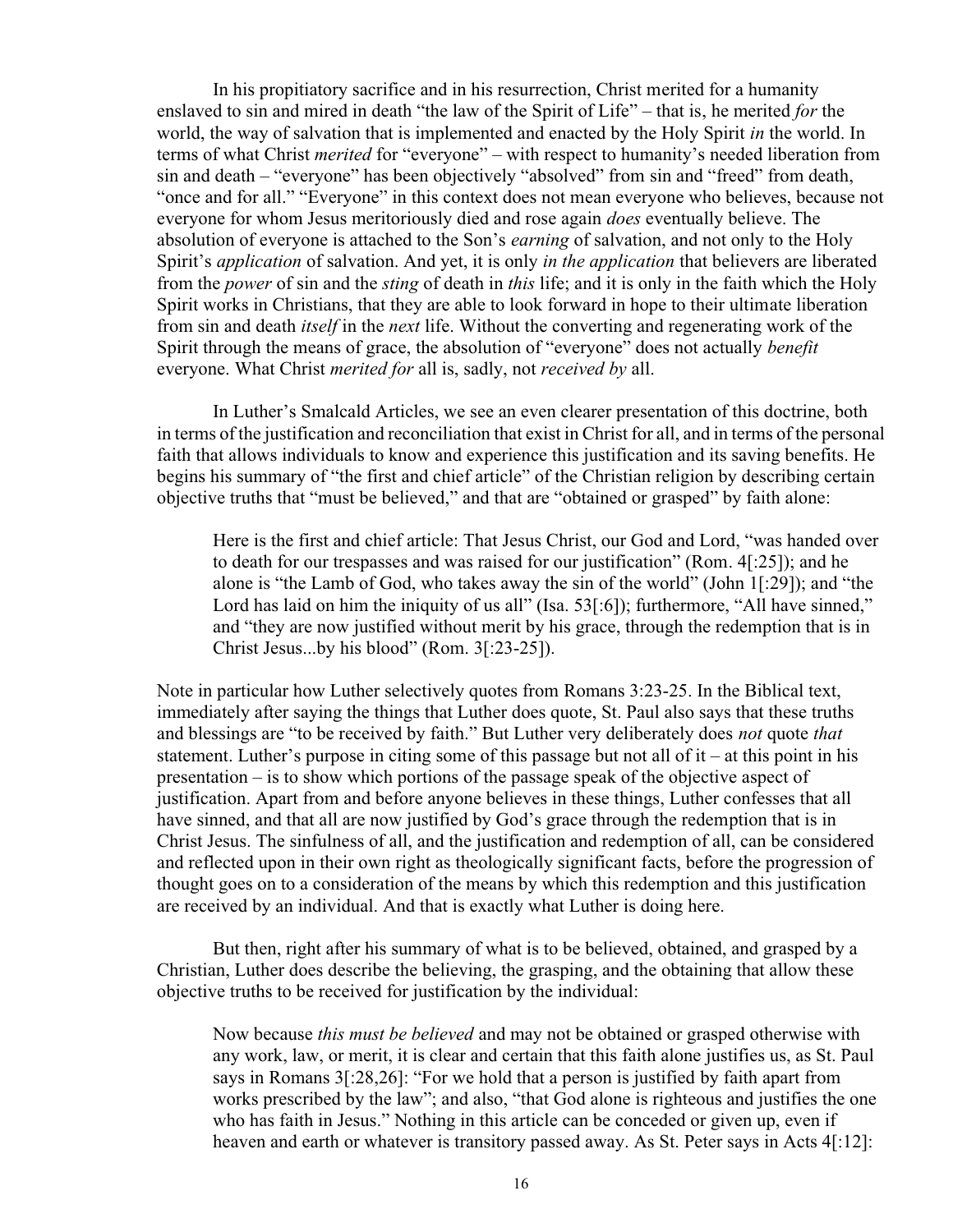"There is no other name...given among mortals by which we must be saved." "And by his bruises we are healed" (Isa.  $53[:5]$ ).<sup>33</sup>

The well-known phrase "faith alone" makes an appearance here. We are justified by faith alone. In context, the rejected antithesis to faith, as that which justifies, is "works prescribed by the law." Luther teaches that we are justified by "faith alone," and are not justified in whole or in part by such works. However, he does *not* teach that being justified by "faith alone" means that we are not justified by the gospel of Christ crucified for sinners to which a justifying faith clings, or that we are not saved by the objective justification of "all" which exists in the gospel and which is received by means of faith.

Faith alone justifies before God, precisely because it believes, grasps, and obtains the objective, justifying truth of Christ. And as Luther explains it here, that truth includes the fact that Jesus Christ "was handed over to death for our trespasses and was raised for our justification"; the fact that Jesus Christ is "the Lamb of God, who takes away the sin of the world"; the fact that the Lord has laid on Jesus Christ "the iniquity of us all"; and the fact that all who have sinned "are now justified without merit" by God's grace, "through the redemption that is in Christ Jesus," by his blood. A Christian's faith does not make any of this to be true. It is true because *God* made it to be true: in and through the perfect life of his Son; in and through the substitutionary death of his Son; and in and through the victorious resurrection of his Son. This truth does not exist *because of* faith, but it does exist *for the sake of* faith and *for the benefit of* faith. And God imputes this truth to those who do believe it.

In a more extensive sermonic commentary on one of the verses that he mentions in the Smalcald Articles, Luther notes that the proclamation of John the Baptist with respect to Jesus – "Behold, the Lamb of God!" (John 1:29) – is "an extraordinarily free and comforting sermon on Christ, our Savior." The Son of God "assumes not only my sins but also those of the whole world, from Adam down to the very last mortal. These sins He takes upon Himself; for these He is willing to suffer and die..." And how, according to Luther, is this truth to be applied – in view of the distinction between law and gospel that governs the church's proclamation?

As far as the law is concerned, Luther states that the reason why it was necessary for the *world's* sins to be assumed and taken upon himself by the Lamb of God, is because "The entire world...is under the dominion of sin and completely discredited before God." Therefore, "Anyone who wishes to be saved must know that all his sins have been placed on the back of this Lamb!" As the gospel in this verse is then developed by Luther, he paraphrases the Baptist's words, and draws out their meaning:

Therefore John points this Lamb out to his disciples, saying: "Do you want to know where the sins of the world are placed for forgiveness? Then don't resort to the Law of Moses or betake yourselves to the devil; there, to be sure, you will find sins, but sins to terrify you and damn you. But *if you really want to find a place where the sins of the world are exterminated and deleted, then cast your gaze upon the cross.* The Lord placed all our sins on the back of this Lamb.  $\cdot$ 

Luther had already explained in this sermon that the reason why Jesus was willing to suffer and die under the weight of the world's sins in this way, was so that "our sins may be expunged and

<sup>&</sup>lt;sup>33</sup>Smalcald Articles II, I:1-5, Kolb/Wengert 301. Emphasis added.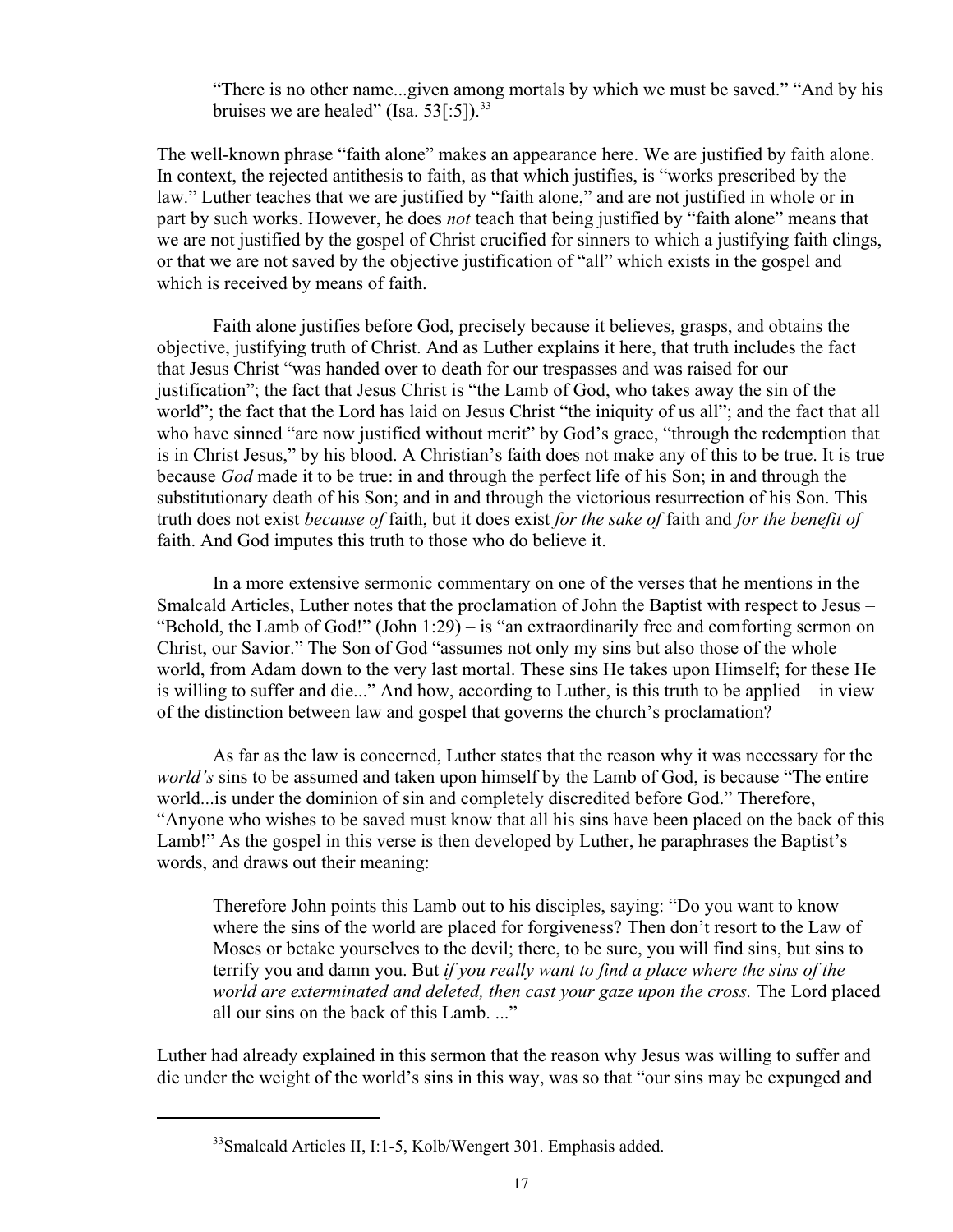we may attain eternal life and blessedness." Now he explains *how* our sins are personally expunged from our lives in God's sight, and how we personally attain eternal life and blessedness. This is by means of faith, which receives and rests in Christ; and not by means of works, or human religious efforts of any kind. He declares to his listeners:

Therefore a Christian must cling simply to this verse and let no one rob him of it. For there is no other comfort either in heaven or on earth to fortify us against all attacks and temptations, especially in the agony of death. ...the pope has taught that the Christian must be concerned with bearing his own sin, atoning for it with alms and the like. ... But if what he teaches is true, then I, not Christ, am yoked and burdened with my sin. And then I would necessarily be lost and damned. But Christ does bear the sin – not only mine and yours or that of any other individual, or only of one kingdom or country, but the sin of the entire world. And you, too, are a part of the world.<sup>34</sup>

Luther's language is very vivid and evocative. In the *objective* sense of forgiveness, in Christ, the sins of the world are "exterminated and deleted." In the *subjective* sense of forgiveness, the believer who clings to Christ in the gospel has the comfort and assurance that this extermination and deletion of sin is reckoned to him, and that his own sins are therefore "expunged."

Luther touches on yet another of the verses that he had cited in the Smalcald Articles – from the Prophet Isaiah – when he comments on the statement in the Epistle to the Hebrews that Jesus, in his death on the cross, had "made purification for sins" (Hebrews 1:3). Luther explains that it is not we who make purification of our own sins, by our penances or good works, but that *Jesus* makes this purification for us, in our stead. According to Luther, in saying that it is *Christ* who makes this purification, the author of the Epistle to the Hebrews

makes useless absolutely all the righteousnesses and deeds of penitence of men. But he praises the exceedingly great mercy of God, namely, that "He made purification for sins," not through us but through Himself, not for the sins of others but for our sins. Therefore we should despair of our penitence, of our purification from sins; for *before we repent, our sins have already been forgiven*. Indeed, first His very purification, on the contrary, also produces penitence in us, just as His righteousness produces our righteousness. This is what Is. 53:6 says: "All we like sheep have gone astray, we have turned everyone to his own way, and the Lord has laid on Him the iniquity of us all."<sup>35</sup>

The objective forgiveness of humanity's sins in Christ is not a remote or detached truth as far as the conscience of the individual Christian is concerned. Even though it involves all the people for whom Christ died – which is everyone! – it is pondered by each believer in a very personal way. Luther gives evangelical direction to our meditation and reflection in this respect, by telling us that Jesus made purification "not for the sins of others but for *our* sins." Each of us, in our personal repentance and faith, is able to say with relief and joy that purification was made by *my* Savior for *my* sins. A conscience that is properly comforted by the gospel no longer fears,

<sup>&</sup>lt;sup>34</sup>Martin Luther, "Sermons on the Gospel of St. John," *Luther's Works* 22 (Saint Louis: Concordia Publishing House, 1957), 161-64. Emphasis added.

<sup>35</sup>Martin Luther, "Lectures on Hebrews," *Luther's Works* 29 (Saint Louis: Concordia Publishing House, 1968), 112-13. Emphasis added.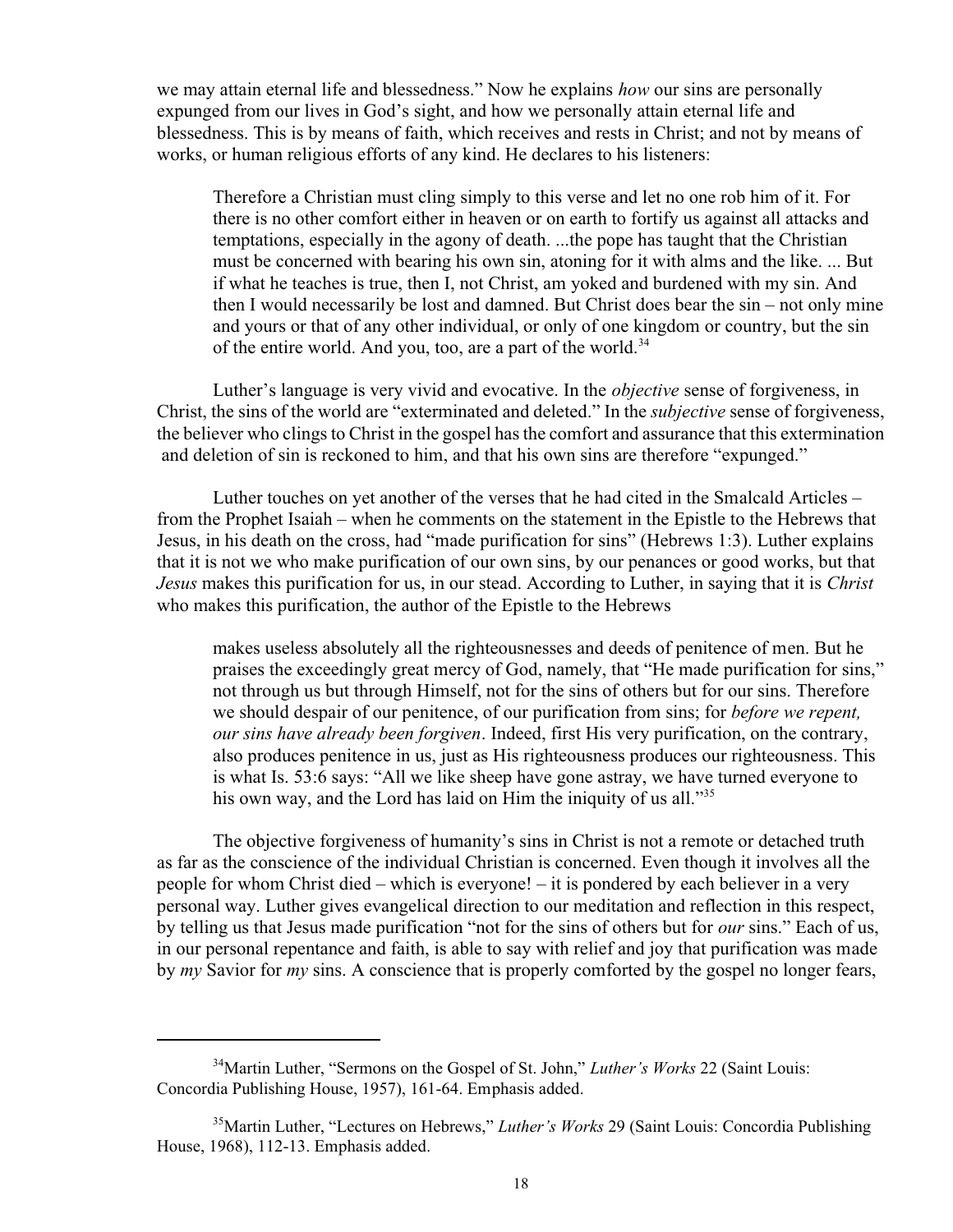therefore, that this purification was probably made for the sins of others, who are more worthy, and not for my sins.

But also, since this purification was accomplished *through Christ,* in the realm of sacred history, and not *through us,* in the realm of our religious experience, we appreciate the significance of the fact that "*before we repent, our sins have already been forgiven*." To the conscience of someone who is penitent, and who is very much aware of his inability to produce anything that could earn God's favor, this assurance instills within him a certain confidence that his sins are truly forgiven. His forgiveness is not based on anything that is in him. It is based on the purification that Christ accomplished for everyone – and consequently *also* for him – long before he repented or believed.

In the objective sense, our sins were not just *potentially* forgiven before we repented. On the basis of Hebrews 1:3 and Isaiah 53:6, Luther teaches that "before we repent, our sins have already been forgiven." And if we might be tempted to think that it is our *penitence* that earns or produces our personal forgiveness or personal purification, Luther would remind us that the purification for sin that was accomplished by Christ is actually *what produces our penitence* – and that this purification for sin is likewise what produces the faith that receives the forgiveness which Christ established and brought into existence for us, by his atoning death.

In his Smalcald Articles presentation, Luther cites a portion of another passage from the Epistle to the Romans which is often cited in discussions of objective and subjective justification, where St. Paul teaches that righteousness "will be counted to us who believe in him who raised from the dead Jesus our Lord, who was delivered up for our trespasses and raised for our justification" (Romans 4:24-25, ESV). This passage is also used by Luther in one of his Easter sermons, in which he develops his thoughts about the death and resurrection of Christ by means of a comparison between two contrasting "pictures" which he verbally paints for the mind's eye of his listeners: a "picture" of the events of Good Friday, which portrays the soteriological significance of that day; and a "picture" of the events of Easter Sunday, which portrays the soteriological significance of *that* day. He begins by saying that the first "picture"

is sombre, full of distress, misery, and woes; it is the scene of blood presented to us on Good Friday – Christ crucified between murderers and dying with excruciating pain. This scene we must contemplate with much earnestness, ...to realize that it all happened on account of our sins, yea, that Christ as the true High Priest sacrificed Himself for us and paid with His death our debts. ... Therefore, as often as we remember or view this doleful, bloody scene, we ought to bear in mind that we have before us our sins and the terrible wrath of God against them, a wrath so dire that no creature could endure it, that all atonement became impossible except the one made by the sacrifice and death of the Son of God.

But then, as Luther moves on to a consideration of what happened *after* the Lord's suffering and death – under the great weight and judgment of our sins – he says that now "this picture of sorrow is changed." Indeed, before three full days had gone by,

our Lord and Saviour presents to us another picture, beautiful, full of life, lovely and cheerful, in order that we might have the sure consolation that not only *our sins were annihilated in the death of Christ*, but that *by His resurrection a new eternal righteousness and life was obtained*, as St. Paul says, Rom. 4: "Christ was delivered for our offences, and was raised again for our justification." And 1 Co. 15: "If Christ be not raised, your faith is vain; ye are yet in your sins. Then they also which are fallen asleep in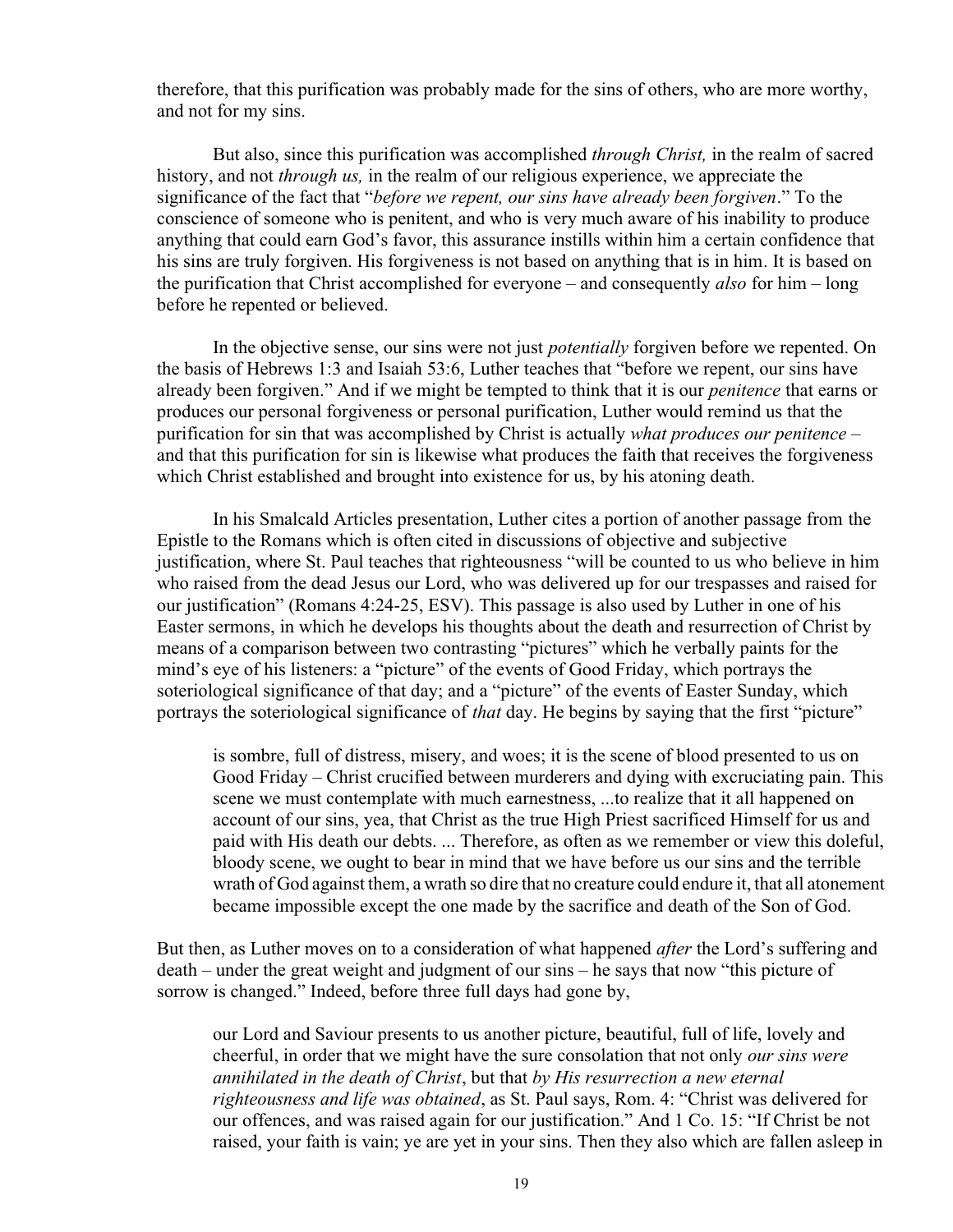Christ are perished. If in this life only we have hope in Christ, we are of all men most miserable." As in the former scene we saw the burden of our sin upon Him and bringing Him to the cross, so in this other scene of the resurrection *we witness no longer sin, pain and sorrow, but only righteousness, joy and happiness*. It is the victory of life over death – a life everlasting, with which this temporal existence on earth cannot be compared. Of this we have reason to rejoice.

As Luther then reflects more deeply and practically on these two contrasting "pictures" of Christ, he states:

Merely to view the former scene would be terrible, but when we view it in connection with the glad event of the resurrection, and when we bear in mind why our Lord suffered thus, we will derive from such a contemplation much benefit and consolation. It will become apparent to us how inexpressibly great the love of God toward us poor sinners was, as He had compassion on our misery, even to such an amazing extent that He did not spare His beloved and only Child, but gave Him up for us, to bear upon the cross and in death the burden of our transgressions, which were too heavy for us and would have crushed us to the earth. This load was taken from us and placed by God Himself upon His Son, who, as God from eternity, could alone bear the heavy weight of sin. Upon Him we now find our burden. Let us leave it there, for there is no one else to be found who could better relieve us of it.

The other scene presents to us Christ no longer in woe and misery, weighed down with the ponderous mass of our sins, which God has laid upon Him, but beautiful, glorious and rejoicing; for *all the sins have disappeared from Him*. From this we have a right to conclude: *If our sins, on account of the sufferings of Christ, lie no longer upon us, but are taken from our shoulders by God Himself and placed upon His Son, and if on Easter, after the resurrection, they are no more to be seen, where then are they?* Micah truly says: *They are sunk into the depth of the sea, and no devil nor any body else shall find them again* (Mic. 7:18-19).

After this recounting of the objective realities that have been established for those for whom Jesus died and rose again – established *in his death and resurrection* – Luther goes on to discuss the importance and role of faith, as that which alone receives the benefit of our Savior's death and resurrection on our behalf. Where there is no faith, there is no such reception; and the benefits of the Lord's death and resurrection are not personally applied or enjoyed. Luther says:

This article of our faith is glorious and blessed; whoever holds it not is no Christian... If we desire to be true Christians it is necessary for us firmly to establish in our hearts through faith this article, that Christ, who bore our sins upon the cross and died in payment for them, arose again from the dead for our justification. The more firmly we believe this, the more will our hearts rejoice and be comforted. For it is impossible not to be glad when we see Christ alive, a pure and beautiful being, who before, on account of our sins, was wretched and pitiable in death and in the grave. We are now convinced that our transgressions are removed and forever put away.<sup>36</sup>

<sup>36</sup>Martin Luther, "First Easter-Sermon," *Dr. Martin Luther's House-Postil* (second edition) (Columbus, Ohio: J. A. Schulze, Publisher, 1884), II:268-71. Emphases added.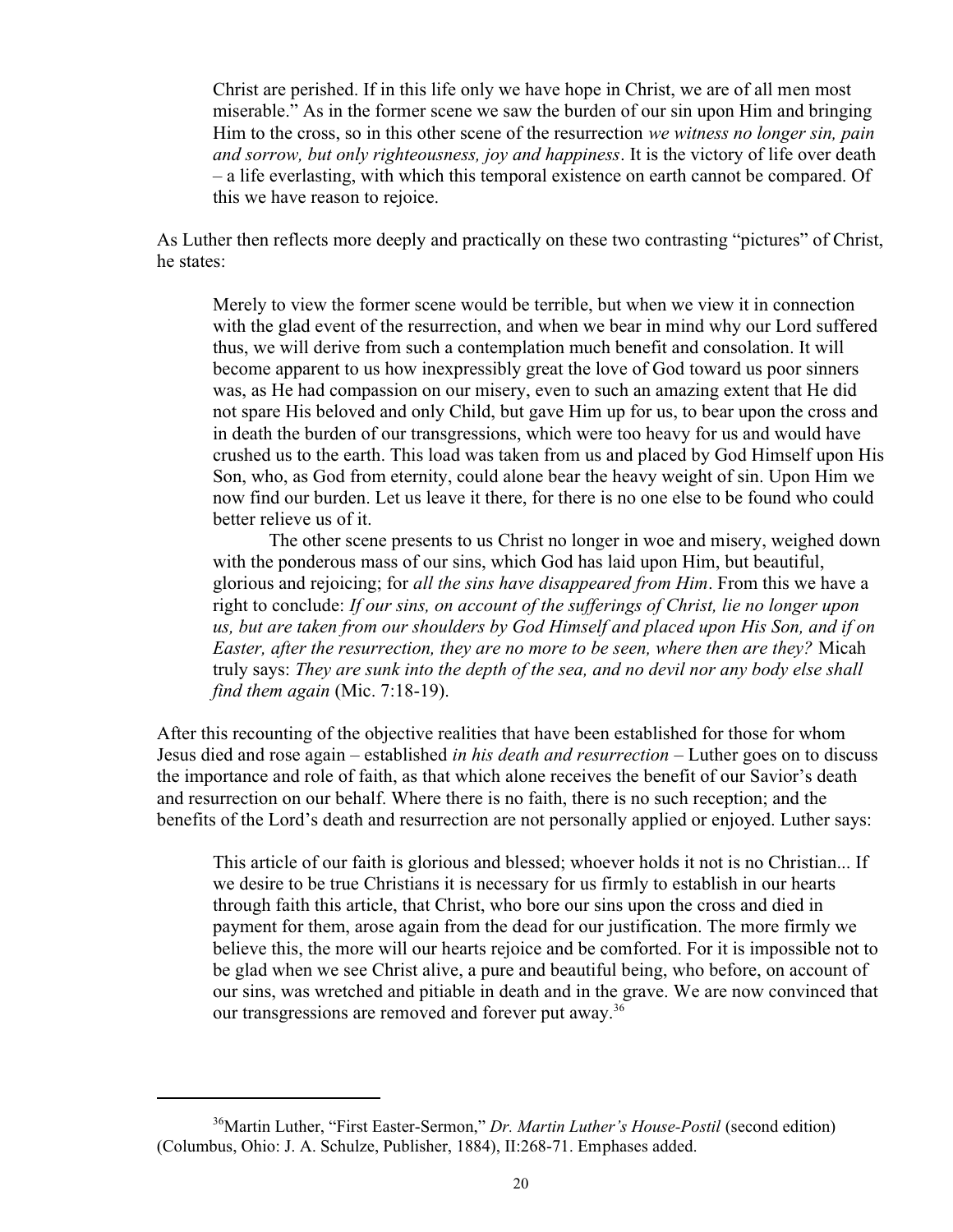Further on in the sermon, Luther summarizes these points once again, and compares what happened to Jesus in his death and resurrection, for us and on our behalf; and what happens to us now, in our personal justification and forgiveness, as we hear and believe the Easter Gospel:

In the former scene of suffering and death we witnessed our sin, our sentence of condemnation and death resting heavily upon Christ, making Him a distressed, pitiable Man; now, on Easter, we have the other scene unalloyed with sin; no curse, no frown, no death is visible; it is all life, mercy, happiness and righteousness in Christ. This picture can and should cheer our hearts. We should regard it with no other feeling but that today God brings us also to life with Christ. We should firmly believe that as we see no sin nor death nor condemnation in Christ, so God will also, for Christ's sake, consider us free from these if we faithfully rely upon His Son and depend upon His resurrection. Such a blessing we derive from faith. $37$ 

These expositions of the passages Luther quotes in the Smalcald Articles help us to know more fully what these passages meant to Luther, and therefore to see more clearly what Luther was intending to teach in the Smalcald Articles. And Confessional Lutheran pastors who subscribe to the Smalcald Articles as an official symbolical book of their Church, and as a testimony of their own beliefs, can accordingly be guided by these expositions in understanding with greater insight what *they* are expected to confess and teach regarding our redemption by God, our reconciliation with God, and our justification before God.

We should not think that this way of teaching about justification and forgiveness was invented by Luther. The Fathers of the ancient church who had a better-than-average understanding of justification by faith, also had a better-than-average understanding of objective and subjective justification! In explaining the meaning of St. Paul's teaching that "all have sinned and fall short of the glory of God, and are justified by his grace as a gift, through the redemption that is in Christ Jesus" (Romans 3:23-24, ESV), St. John Chrysostom employs the imagery of a king delivering a reprieve to a body of imprisoned criminals, and setting them free from their chains, to illustrate the way in which God, in Christ, has pardoned and liberated the human race. He states:

All human nature was taken in the foulest evils. "All have sinned," says Paul [Romans 3:23]. They were locked, as it were, in a prison by the curse of their transgression of the Law. The sentence of the judge was going to be passed against them. A letter from the King came down from heaven. Rather, the King himself came. Without examination, without exacting an account, he set all men free from the chains of their sins. All, then, who run to Christ are saved by his grace and profit from his gift. But those who wish to find justification from the Law will also fall from grace. They will not be able to enjoy the King's loving-kindness because they are striving to gain salvation by their own efforts; they will draw down on themselves the curse of the Law because by the works of the Law no flesh will find justification.<sup>38</sup>

<sup>&</sup>lt;sup>37</sup>Martin Luther, "First Easter-Sermon," II:276.

<sup>&</sup>lt;sup>38</sup>St. John Chrysostom, *Discourses Against Judaizing Christians: The Fathers of the Church* 68 (translated by Paul W. Harkins) (Washington: Catholic University of America Press, 1979), II, I:7–II:1, 38-39.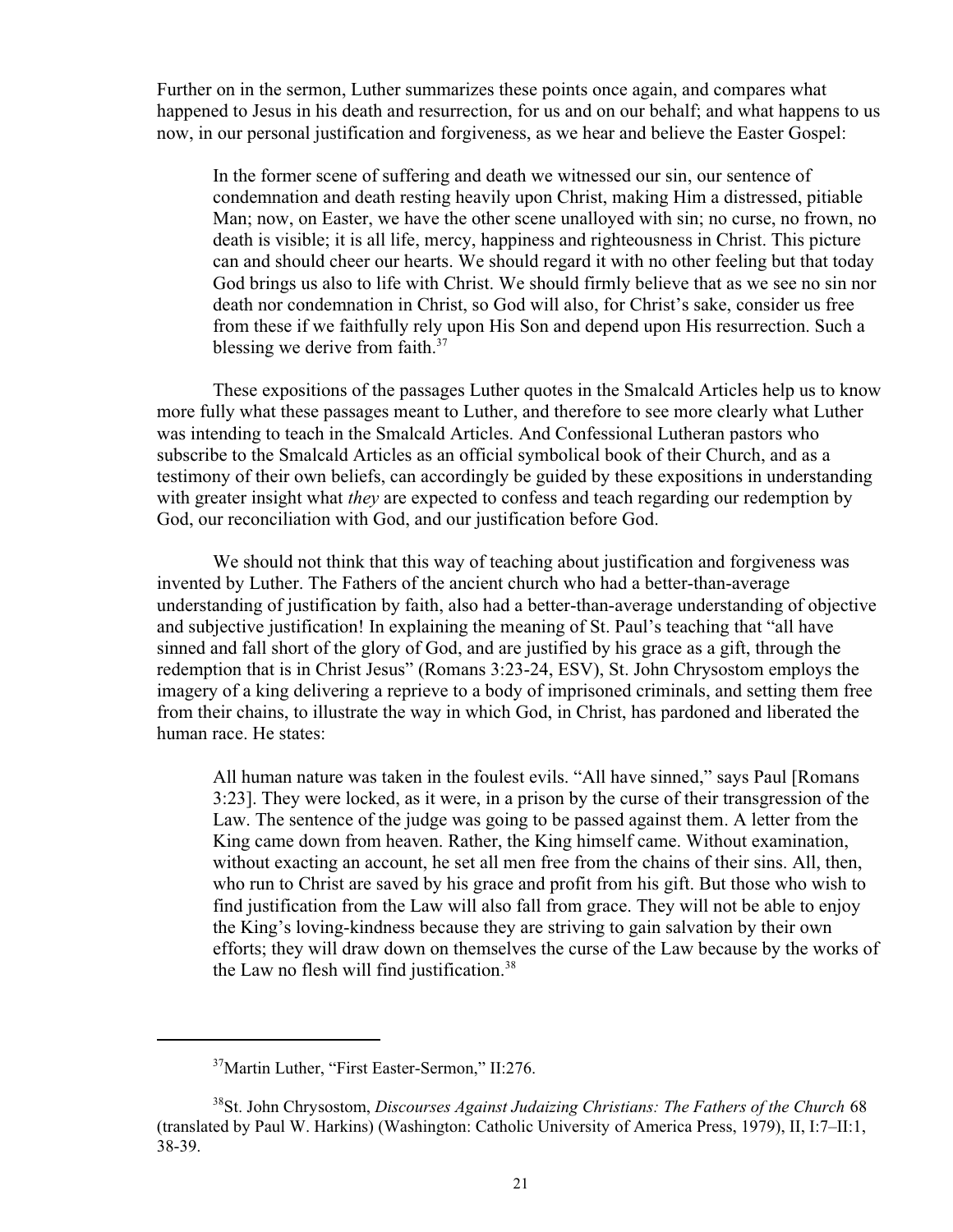Chrysostom describes the justification and forgiveness that God established in Christ for all sinners, in terms of the divine King setting "all men" free from the chains of their sins. This objective truth then becomes the basis upon which individual sinners are now invited to "run to Christ," by faith, to profit personally from the pardon that had been issued to humanity.

In a truly remarkable letter that St. Ambrose of Milan penned to a layman named Irenaeus – a portion of which is quoted in the Apology of the Augsburg Confession – he discusses original sin and its effects, natural law and the revealed Mosaic Law, the distinction between law and gospel, the objective forgiveness of all men in Christ, the evangelical and saving character of Baptism, and the personal justification of a baptized Christian by faith. Irenaeus had asked for an explanation of these words from St. Paul's Epistle to the Romans: "For the Law works wrath; for where there is no Law, neither is there transgression" (4:15). As a part of his response, Ambrose said this:

The Law of Moses...entered...into the place of the natural law. ...since deception had banished that [natural] law and nearly blotted it out of the human breast, pride reigned and disobedience was rampant. Therefore, that other [Law of Moses] took its place so that by its written expression it might challenge us and shut our mouth, in order to make the whole world subject to God. The world, however, became subject to him through the Law, because all are brought to trial by the prescript of the Law, and no one is justified by the works of the Law; in other words, because the knowledge of sin comes from the Law, but guilt is not remitted, the Law, therefore, which has made all men sinners, seems to have caused harm. But, when the Lord Jesus came he forgave all men the sin they could not escape, and canceled the decree against us by shedding his blood [Colossians 2:14]. This is what he says: "By the Law sin abounded, but grace abounded by Jesus" [Romans 5:20], since after the whole world became subject he took away the sins of the whole world, as John bears witness, saying: "Behold the Lamb of God, who takes away the sin of the world!" [John 1:29] Let no one glory, then, in his own works, since no one is justified by his deeds, but one who is just has received a gift, being justified by Baptism. It is faith, therefore, which sets us free by the blood of Christ, for he is blessed whose sin is forgiven and to whom pardon is granted [Psalm  $32:1$ ]<sup>39</sup>

Ambrose does not treat the general forgiveness or justification of "all men" and of "the whole world," in isolation from the personal forgiveness or justification of the one who has "received" the gift of the Lord's justification in Baptism, and who by faith has been individually set free from sin through the blood of Christ. The personal and individual aspect of justification always presupposes the objective and general aspect of justification, and always builds on it. And the proclamation of the objective and general aspect of justification – when it is proclaimed rightly, and for the right reason – always serves, promotes, and feeds into, the personal or individual aspect of justification. The significance of what Jesus accomplished for all men, and for the whole world, is the content of what is preached for the sake of an individual's justifying faith. These intimately-related truths of the gospel can never be separated, even though they can and should be distinguished – as St. Ambrose does distinguish them.

<sup>39</sup> St. Ambrose, Epistle 73 (to Irenaeus), *Letters 1-91: The Fathers of the Church* 26 (translated by Mary Melchior Beyenka) (Washington: Catholic University of America Press, 1954), 464, 467-68; and as quoted (in part) in Apology of the Augsburg Confession IV:103, Kolb/Wengert 137-38. The above translated text is conflated from both sources.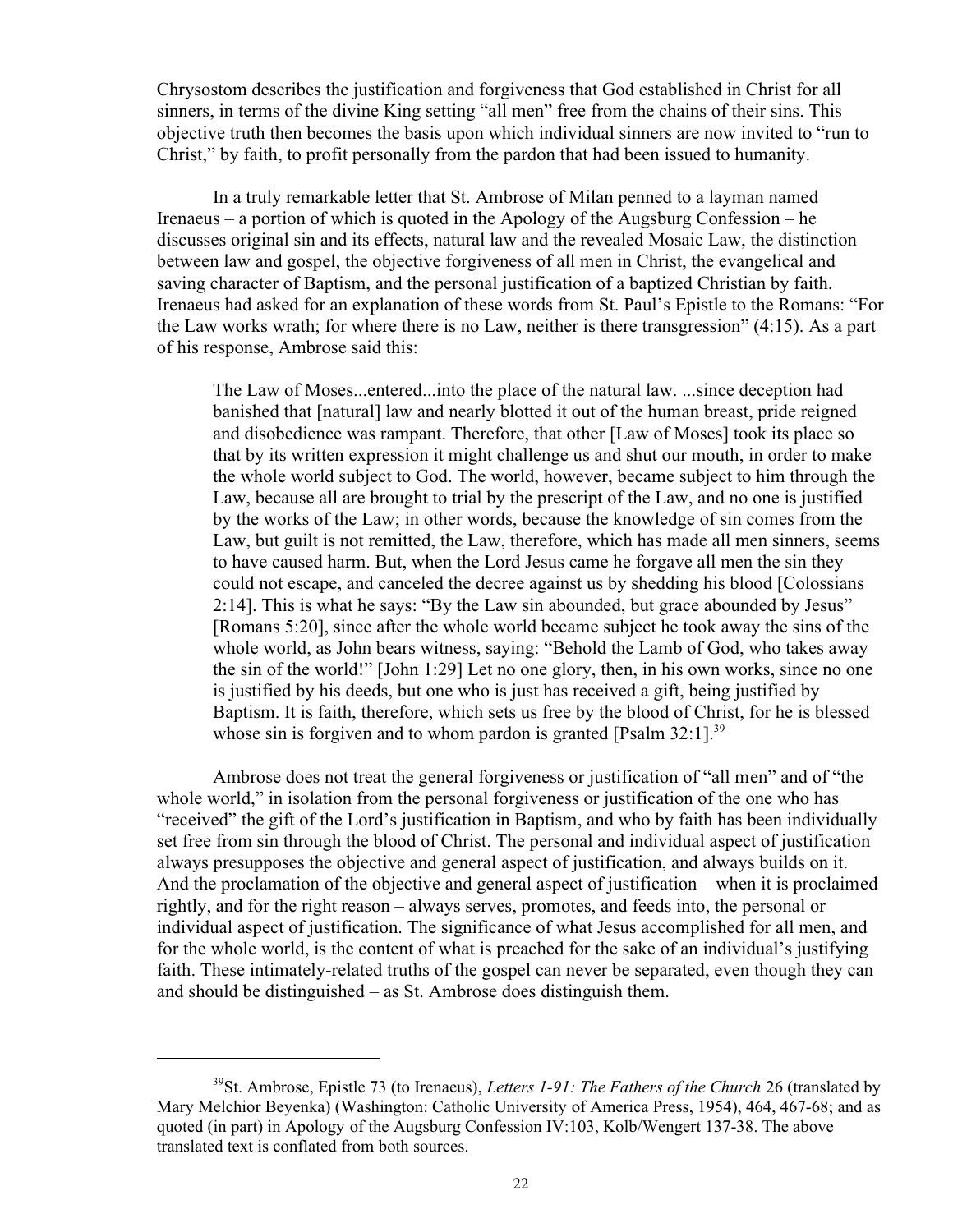The confusion and controversy that have so often surrounded the teaching on objective and subjective justification – in the nineteenth century, in the twentieth century, and in our own time – is very puzzling and discouraging. From what I have seen, some of the confusion arises from the weak and misleading expressions that have occasionally been used by would-be teachers and defenders of objective justification. Jon D. Buchholz offers some helpful counsel in this respect:

Some of the problems about justification that have arisen in Lutheran circles are the result of ignorant, careless, or otherwise imprecise communication. When we are speaking about universal justification, we must use universal terms; when speaking about individual justification, we must use individual terms. We should be careful that we do not mix metaphors in such a way that it becomes unclear whether we are speaking universally or individually. We must not extend metaphors beyond the scope of their illustration. We must always properly distinguish between law and gospel, both in their teaching and in their proper application. We cannot use passages that treat objective justification to prove or disprove subjective justification, and we cannot use passages that treat subjective justification to prove or disprove objective justification. We cannot become one-dimensional in our teaching, so that we ignore either the objective or the subjective side of the whole doctrine of justification. Finally, we must recognize that some terms are used universally, some terms are used exclusively for individuals, and some terms are used in both the general and the particular sense.

Buchholz then offers this specific advice:

I suggest that most problems articulating the doctrine with precision can be avoided if we maintain three distinctions: (1) The forgiveness of sins was completed and won at the cross and empty tomb. (2) The forgiveness of sins is distributed in the means of grace and received by faith. (3) The forgiveness of sins is only *en Christo*, in Christ.<sup>40</sup>

Another reason for the confusion that abounds concerning the teaching on objective and subjective justification, is the failure of many of those who criticize it to make sure they actually understand what they are criticizing. I have seldom heard fully accurate descriptions of the doctrine – as taught correctly – from those who reject it. In my experience, the most common mistakes of the critics are that they fail to notice, in this teaching, that the only individual *as an individual* who is justified in the objective sense, is *Jesus;* and that justification in the objective sense has *not* been *received* by the world, the human race, all men, or whatever the universal term may be. Any proper discussion of the justification that is *received*, is a discussion of the *subjective* aspect of justification.

It must also be conceded that in Lutheran history, the term "justification" in particular was used by many Lutheran theologians only according to its subjective meaning. Those theologians used other expressions to describe the objective aspect of justification, yet without denying the reality of what the term "objective justification" is intended to convey. When differences among teachers are differences only in terminology, and not in substance, this is not divisive. We are "not to quarrel about words" (2 Timothy 2:14, ESV).

Martin Chemnitz, for example, wrote that God's transfer of the Law to Christ – whose fulfillment of the Law was "by satisfaction and obedience for the whole human race," and whose

<sup>40</sup> Jon D. Buchholz, "Jesus Canceled Your Debt!," 21-22.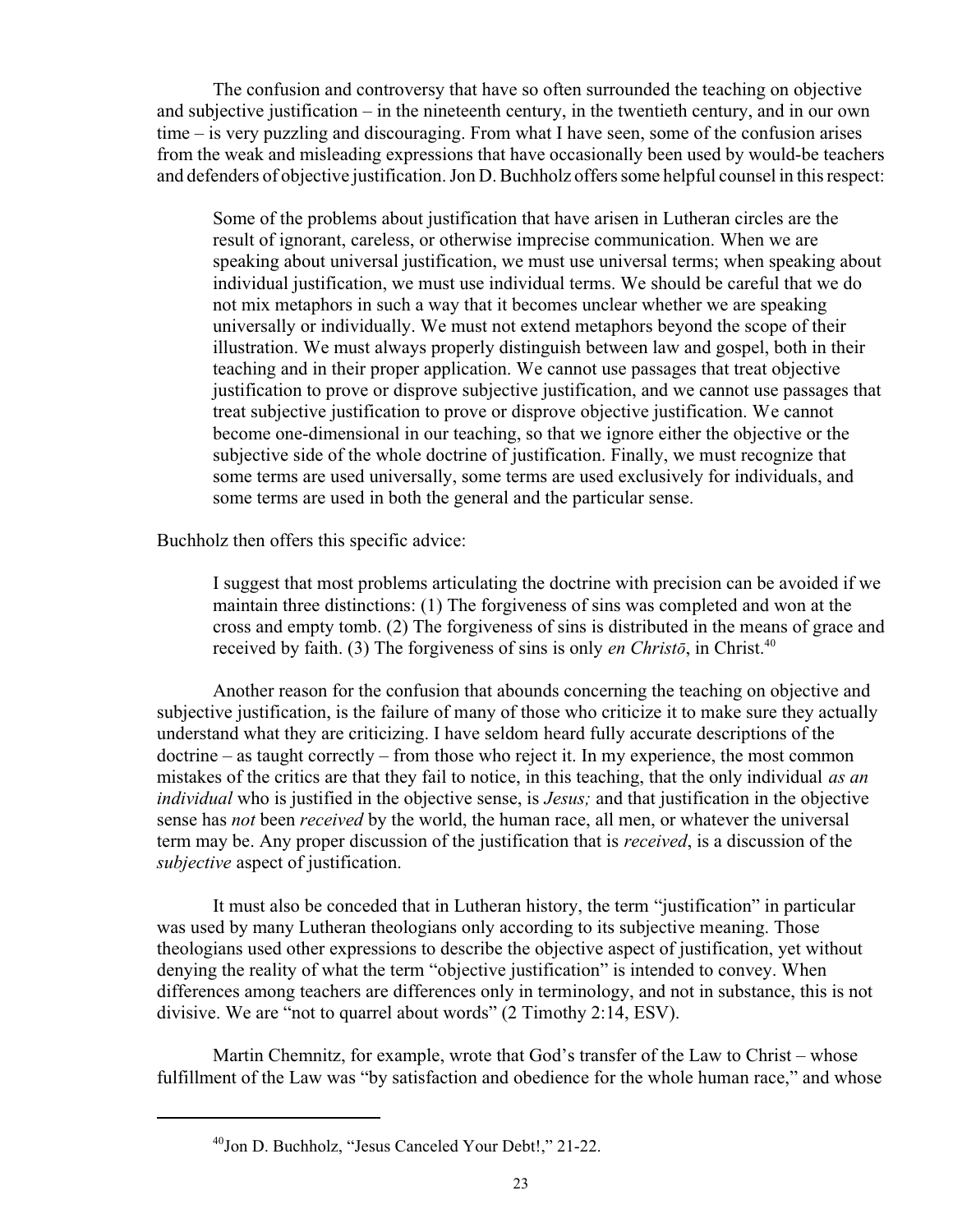"satisfaction is the expiation for the sins of the whole world" – is "a matter which *belongs to* the article of justification."<sup>41</sup> But he did not say that this saving work of Christ constitutes, in an *objective* sense, a "justification" itself of "the whole human race" and of "the whole world." Yet Chemnitz *does indeed* teach the *doctrine* of objective justification, even though he does not use the *term*. He writes in his *Loci Theologici*, "Regarding our redemption," that God

demonstrated His love toward us, whereby in the fulness of time He sent forth His only-begotten Son and delivered Him up for all, Rom. 5:8; 1 John 4:9. Luke 1:78 and 54: "through the bowels of His mercy...in remembrance of His mercy." John 3:16: God accepted the sacrifice of His Son as satisfaction and propitiation for the sins of the whole world. 1 John 4:10 and 1 Cor. 1:30: He was made for us by God our redemption, righteousness, etc. 2 Cor. 5:19: "*God was in Christ reconciling the world unto Himself*."<sup>42</sup>

It is of great significance that Chemnitz includes 2 Corinthians 5:19 in this section of his *Loci* "Regarding our redemption," rather than in the section that immediately follows, "Regarding the distribution or application of this to the believer." Chemnitz likewise does not hesitate to cite with approval St. Gregory of Nazianzus, "in the oration for the sacred Easter festival, where he says: 'O Easter, great and holy, and *the cleansing of the whole world!* ...'"<sup>43</sup>

Francis Pieper observes that "Scripture and the Confessions...know of only one object of justifying faith and use the terms 'Christ,' 'Christ's righteousness,' 'Christ's obedience,' 'Christ's suffering,' 'Christ's merit,' 'forgiveness,' 'justification,' etc., *promiscue*, or as synonyms..."<sup>44</sup> Pieper himself employs the terms "objective justification" and "objective reconciliation" as functionally synonymous.<sup>45</sup> Might it be easier for all Confessional Lutherans of good will to come to an agreement on "objective reconciliation," and then move from there to a mutual recognition that "objective justification" really means the same thing? Perhaps we can all also listen, calmly and carefully, to Marquart's constructive suggestions for how a common understanding could be reached by all those who sincerely want to be Confessional Lutherans:

A contemporary clarification of justification would have to begin with what the Formula of Concord calls "the only essential and necessary elements of justification," that is, (1) the grace of God, (2) the merit of Christ, (3) the Gospel which alone offers and distributes these treasures, and (4) faith which alone receives or appropriates them (SD III.25). The first three items define the universal/general dimension of justification (forgiveness as obtained for all mankind on the cross, proclaimed in the resurrection [see Rom 4:25 and 1 Tim 3:16] and offered to all in the means of grace), and the fourth, the individual/personal dimension. No one actually *has* forgiveness unless and until he

<sup>&</sup>lt;sup>41</sup>Martin Chemnitz, *Examination of the Council of Trent* I (translated by Fred Kramer) (Saint Louis: Concordia Publishing House, 1971), 499. Emphasis added.

<sup>42</sup>Martin Chemnitz, *Loci Theologici* (translated by J. A. O. Preus) (Saint Louis: Concordia Publishing House, 1989), II:548-49. Emphasis added.

<sup>43</sup>Martin Chemnitz, *Examination of the Council of Trent* III (translated by Fred Kramer) (Saint Louis: Concordia Publishing House, 1986), 462. Emphasis added.

<sup>44</sup> Francis Pieper, *Christian Dogmatics* 2 (Saint Louis: Concordia Publishing House, 1951), 539.

<sup>45</sup> Francis Pieper, *Christian Dogmatics* 2:321-22; 347-51.